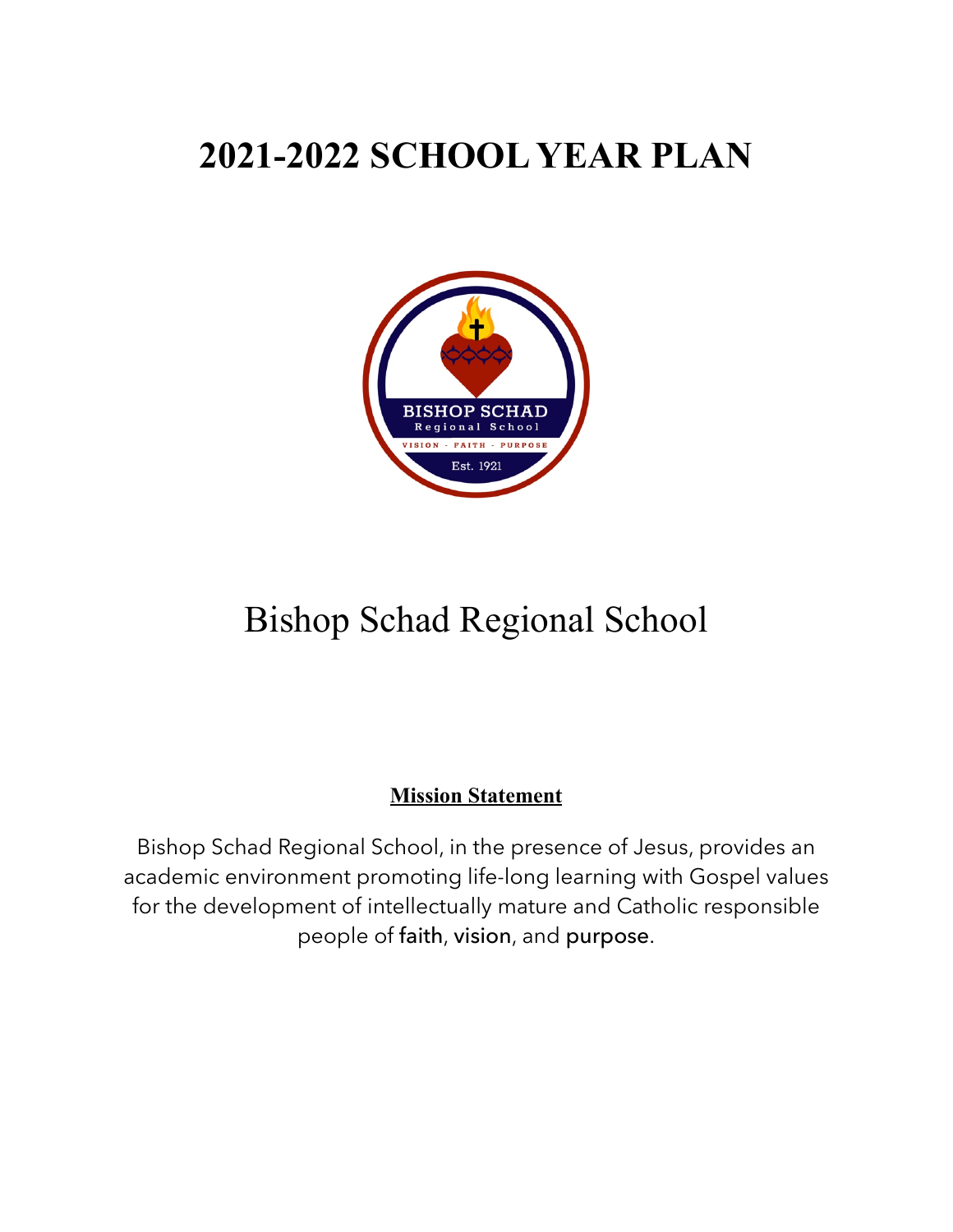# **INTRODUCTION**

Catholic schools provide an environment in which we consistently model Gospel values and Church teachings and traditions in the image of Jesus Christ. All students experience an academically challenging curriculum that helps them to grow closer to God by learning about themselves and His world, while preparing them to succeed at every level.

We believe that this mission is best carried out when students, faculty, and staff can be together, in person, as a Catholic community. This belief was reinforced during the 2020-2021 school year, when parents and their children, along with the leadership, faculty, and staff of our school, made personal sacrifices every day for the good of all members of the community so that the majority of students could be in school every day from September through June. We were blessed to have been able to meet our goal of having as many students as possible come to school every day safely. In the process, we learned much that has influenced our preparations for the 2021-2022 school year. Our goal for the coming school year remains the same, and we will welcome all students back to the classroom in September. Our process for achieving that goal is influenced by the lessons we learned last year, a review of current guidelines, data on the status of COVID-19 in our community, and input from public health officials, educators, parents, and others.

We have created this plan to aid families as they prepare for the 2021-2022 school year and to guide our decisions, procedures, and protocols as a school community. It is intended to help employees, students, and families understand how we will promote health and safety together to reduce the potential impact that COVID-19 may have on our community. **It is expected that as the COVID-19 pandemic continues, new guidance may mean that aspects of this plan will need to be updated or changed.** Therefore, necessary updates will be made to this plan based on information provided by local public health officials, guidance from the Centers for Disease Control and applicable federal, state and local agencies, and our experience of how well it is working every day in school. We will inform all members of the school community of changes as soon as they occur.

# **GUIDING PRINCIPLES**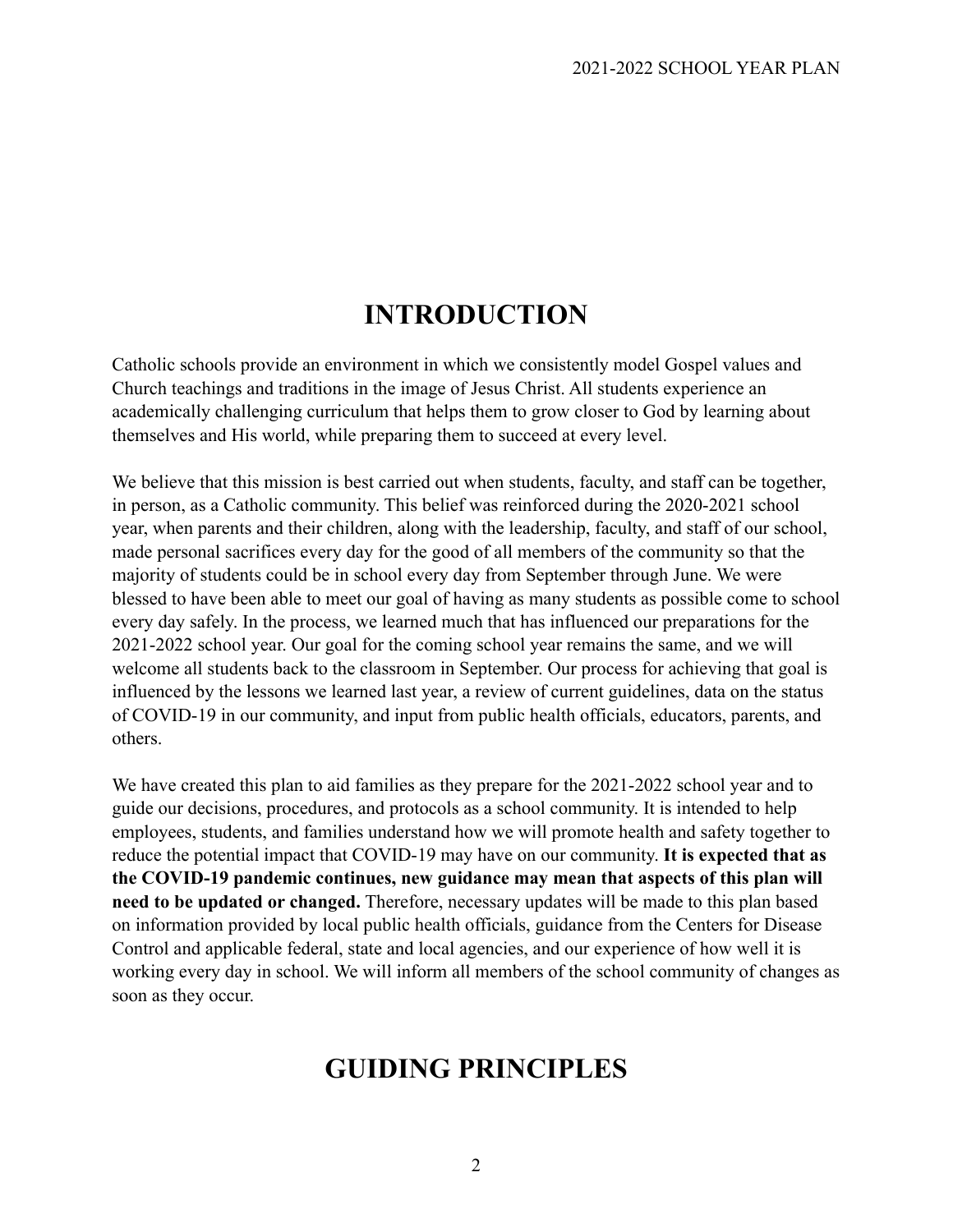In order to ensure the continued well-being of our employees and students, the following principles are the foundation that guide our planning:

- 1) Protect the health and safety of Bishop Schad Regional School students, faculty, staff, and families.
- 2) Sustain the Catholic faith communities that distinguish our schools and drive their success.
- 3) Maximize student learning through best practices in classroom and, if necessary, temporary remote learning instruction and assessment.
- 4) Maintain flexibility to respond to changing circumstances based on lived experience in the school and guidance from state, public health, and medical leaders in response to the progression of COVID-19 in our community.

In addition to these principles, our school is a Catholic community. As such, we are used to depending on one another. The school leadership and faculty are taking on many actions and activities to promote the safety of our community. In order for this plan to be effective, it is important that parents and students continue to take seriously our responsibilities to one another, just as we all did last year. All individuals will be asked to take actions that protect their health and that protect the health of others. The plan will have the best opportunity for success when we all continue to work together – when we all respond to Jesus's commandment to love our neighbor as we love ourselves.

# **PART I: PROMOTING HEALTH AND SAFETY**

The health of students and all members of the school community is the top priority that ensures all other aspects of the Catholic school program can be delivered. The expectations provided below are intended to help all members of the Bishop Schad Regional School community to do their part to keep themselves and each other safe and healthy.

During the 2020-2021 school year, the NJ Department of Health established the Regional Risk Matrix to describe the risk of transmission of COVID-19 in six regions of the state. Bishop Schad Regional School is located in the South East region. Risk levels are low, moderate, high, and very high. Each risk level includes recommendations for additional health and safety measures.

**Health and safety expectations for Bishop Schad Regional School for the 2021-2022 school year are subject to change based on the risk level for our region or if evidence of the spread of COVID-19 within a classroom here or at any school in the diocese emerges.**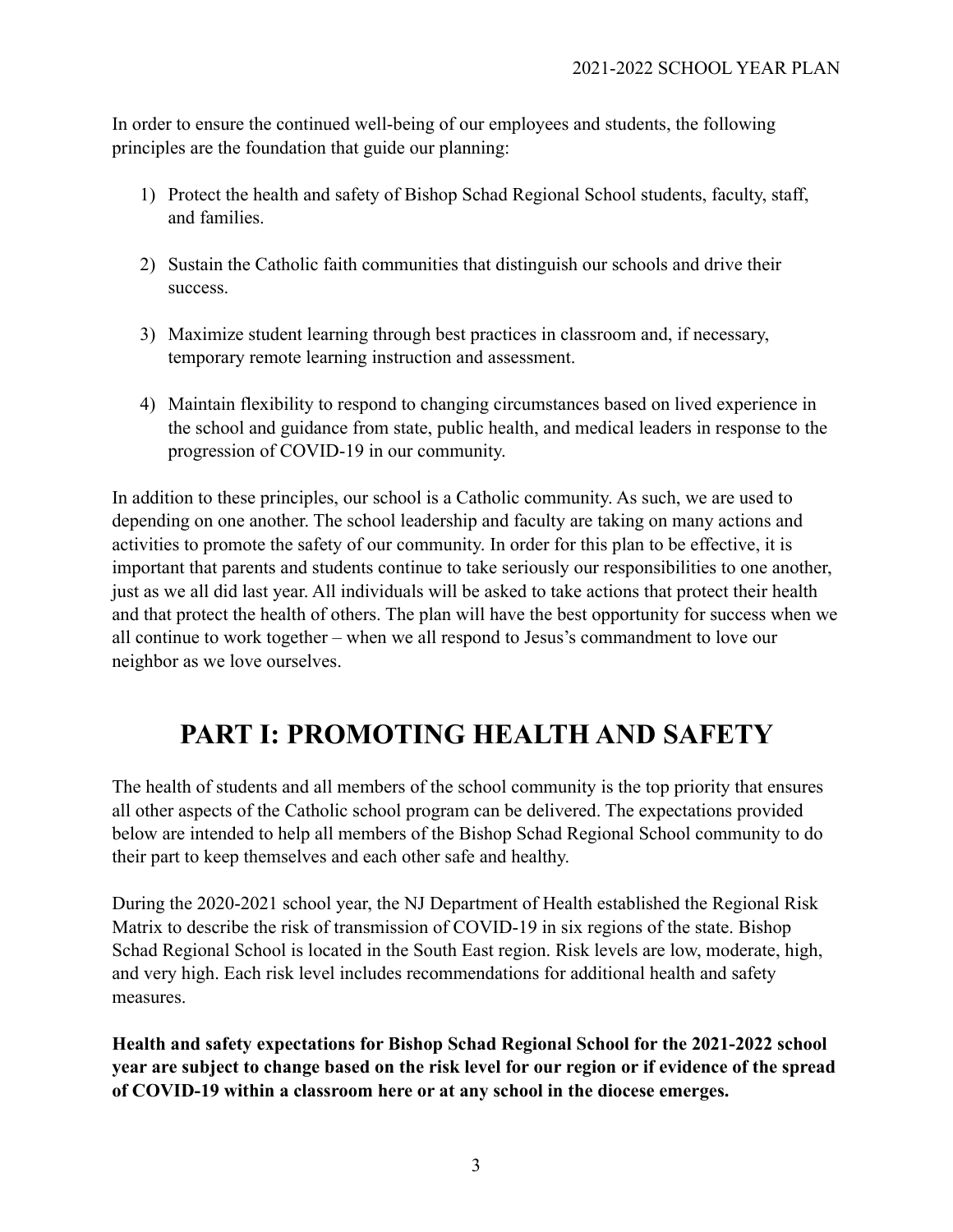# **VACCINATION**

One of the most significant differences between opening school in Fall 2021 and Fall 2020 is the availability vaccines for adults and children ages 12 and older. According to the Centers for Disease Control, COVID-19 vaccines are safe and effective (please see [https://www.cdc.gov/](https://www.cdc.gov/coronavirus/2019-ncov/vaccines/vaccine-benefits.html) [coronavirus/2019-ncov/vaccines/vaccine-benefits.html](https://www.cdc.gov/coronavirus/2019-ncov/vaccines/vaccine-benefits.html) for more information.) The United States Conference of Catholic Bishops have also confirmed that the COVID-19 vaccines are morally permissible for Catholics (please see [https://www.usccb.org/resources/moral-considerations](https://www.usccb.org/resources/moral-considerations-covid-vaccines.pdf)[covid-vaccines.pdf\)](https://www.usccb.org/resources/moral-considerations-covid-vaccines.pdf). The advantages of vaccination may include significantly reduced risk of critical or severe symptoms of COVID-19, significantly reduced risk of hospitalization, increased protection from infection, and in some cases reduced transmission of COVID-19 from asymptomatic infections.

Vaccination protects the community through two important mechanisms.

- 1) **Direct protection of vaccinated individuals**. Parents, students, and employees who are vaccinated are highly protected from the worst effects of COVID-19 and have strong protection against contracting it when exposed to it.
- 2) **Indirect protection of unvaccinated individuals, especially children under 12.** On a large scale, this phenomenon is sometimes called "herd immunity." It means that when more people are vaccinated, the virus thrives in fewer people and therefore is far less likely to spread to or from most of the vaccinated individuals. In our school, specifically, all cases of COVID-19 identified during the 2020-2021 school year were contracted outside of school. If children are primarily surrounded by vaccinated adults and family members, they are less likely to encounter a high enough amount of the virus to become infected themselves, and therefore less likely to bring it to school.

It is not known at this time how long the benefits of vaccination may last, but members of the school community will be informed if public health officials recommend additional steps for vaccinated individuals.

Parents will be asked to provide vaccination information for their children to the school nurse to aid with quarantine recommendations if they become necessary.

# **SCHOOL SCHEDULE AND ARRIVAL**

Arrival and dismissal procedures, including student temperature taking, are established to ensure the safe entrance to and exit from the school building for all students each day.

Arrival procedures for the 2020-2021 school year will be: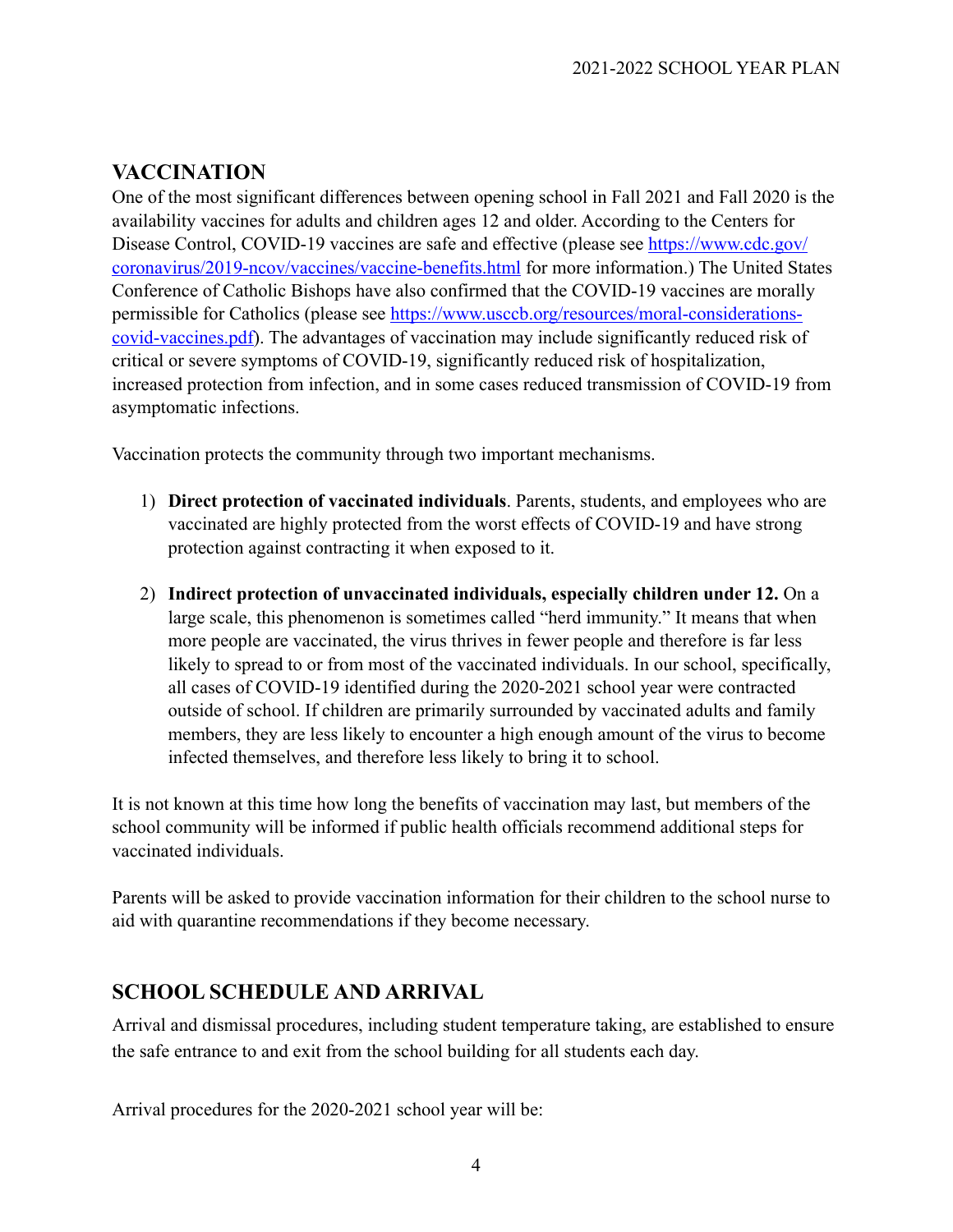- All students will enter the building using the rear parking lot entrance (students arriving after 7:50 AM are to use the Landis Avenue entrance).
- Students arriving by car must use the Myrtle Street parking lot entrance. Vehicles are to line up along the meridian facing the East Ave. exit.
- Students are to wear masks upon their arrival on school grounds and will have their temperature checked by school personnel before exiting their vehicle or bus. Students with a temperature of 100.4 or above will not be permitted in school.
- Students determined to be in good health will proceed to their designated class line.

## **SCREENING**

Identifying students, faculty, and staff who may be sick is a critical component of keeping the entire school community healthy. Identification begins before students arrive at school and continues with vigilance throughout the school day. Screening and response to symptoms require faithful citizenship and partnership between parents and the school, with all school community members doing their part to identify potential sickness and respond respectfully, swiftly, and confidentially.

### **Screening at Home**

All parents will be expected to screen their children at home for symptoms of COVID-19 and to take their temperature to ensure that they do not have a fever over 100.4° F. If children have a fever or exhibit symptoms that are not explained by a known, noncontagious prior condition, then they should stay at home. COVID-19 symptoms include:

- At least two of the following symptoms: fever of 100.4 or higher, chills, rigors (shivers), myalgia (muscle aches), headache, sore throat, nausea or vomiting, diarrhea, fatigue, congestion or runny nose; OR
- At least one of the following symptoms: cough, shortness of breath, difficulty breathing, loss of taste or smell.

For students with chronic illness, only new symptoms or symptoms worse than baseline should be used to fulfill symptom-based exclusion criteria.

Parents will also be expected to keep their children home from school if they have had close contact with a person who is lab confirmed to have COVID-19. If this occurs, parents should notify the school immediately. Close contact is considered to be:

- Within 6 feet of someone who has COVID-19 for 15 minutes or more over the course of 24 hours
- Provided care at home to, or visited, someone who is sick with COVID-19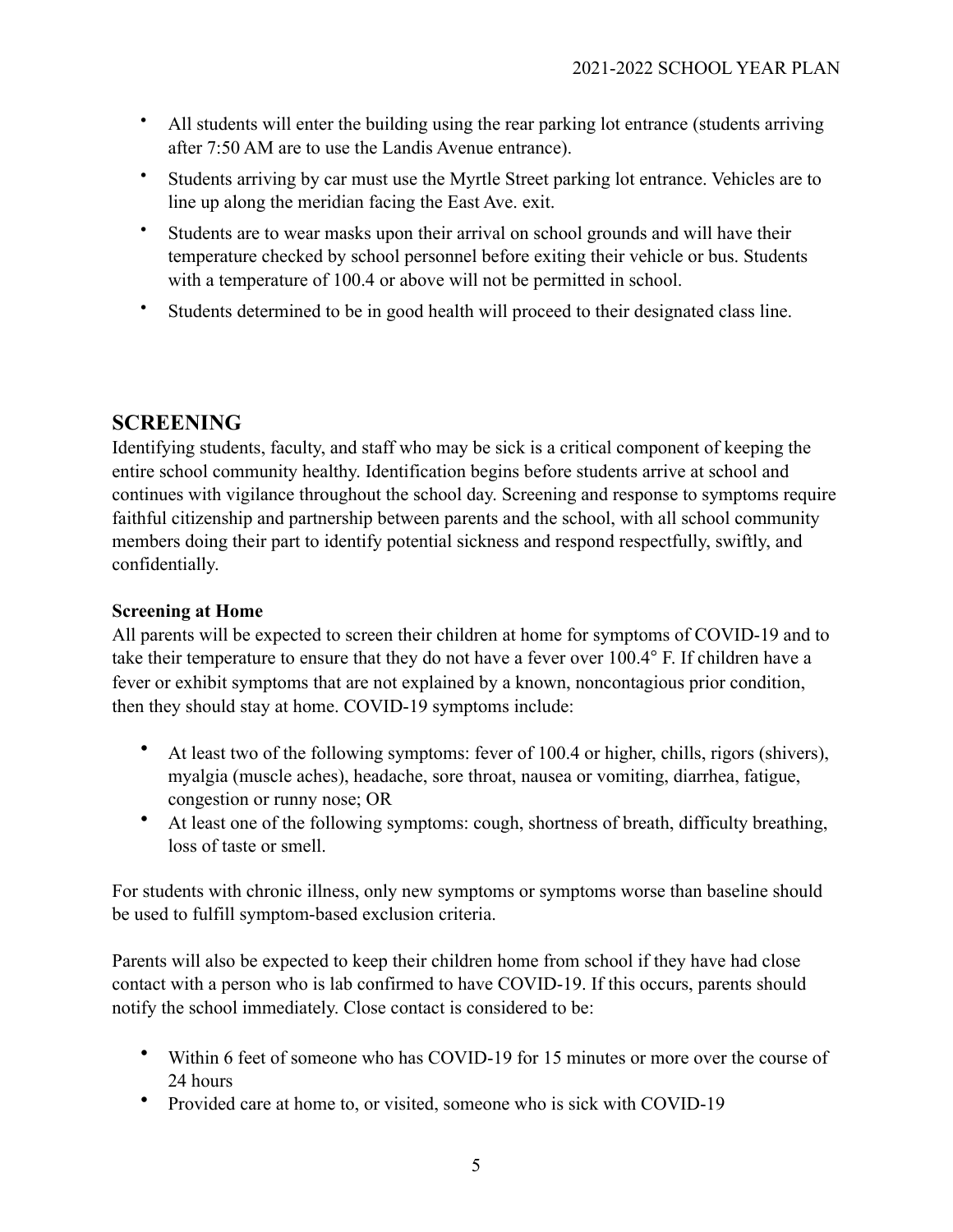- Direct physical contact with the person (touched, hugged, or kissed them)
- Shared eating or drinking utensils
- They sneezed, coughed, or somehow got respiratory droplets on you

### **Screening at School**

All students, employees, volunteers, visitors, and employees of organizations that serve the school (e.g., food service, educational service providers) will be screened for symptoms, including a temperature check, upon arrival at school.

# **VENTILATION**

Ensuring proper ventilation at our school is an important component of maintaining health and safety for all members of the community. Increasing the amount of fresh air and air flow when indoors can help to reduce the concentration of the virus that causes COVID-19 in classrooms and other indoor spaces if it is found there.

Bishop Schad Regional School will be implementing the following measures to ensure proper ventilation at the school.

- Opening windows and doors to increase outdoor air flow. Please note that students may wish to bring in additional layers of clothing during cooler months, as windows will remain open.
- Using fans in windows and doors, ensuring air flow while being careful to ensure that no student is in the direct flow of the circulating air.
- Adjusting the settings of central heating and air conditioning (HVAC) systems to maximize the introduction of fresh air and minimize recirculation of exhausted air back into classroom and other spaces.
- Ensuring that filters are maintained and changed according to manufacturer recommendations.
- Maximizing the outdoor air intake for window air conditioners.
- Taking student outside frequently for classes and other activities

# **PERSONAL PROTECTIVE EQUIPMENT**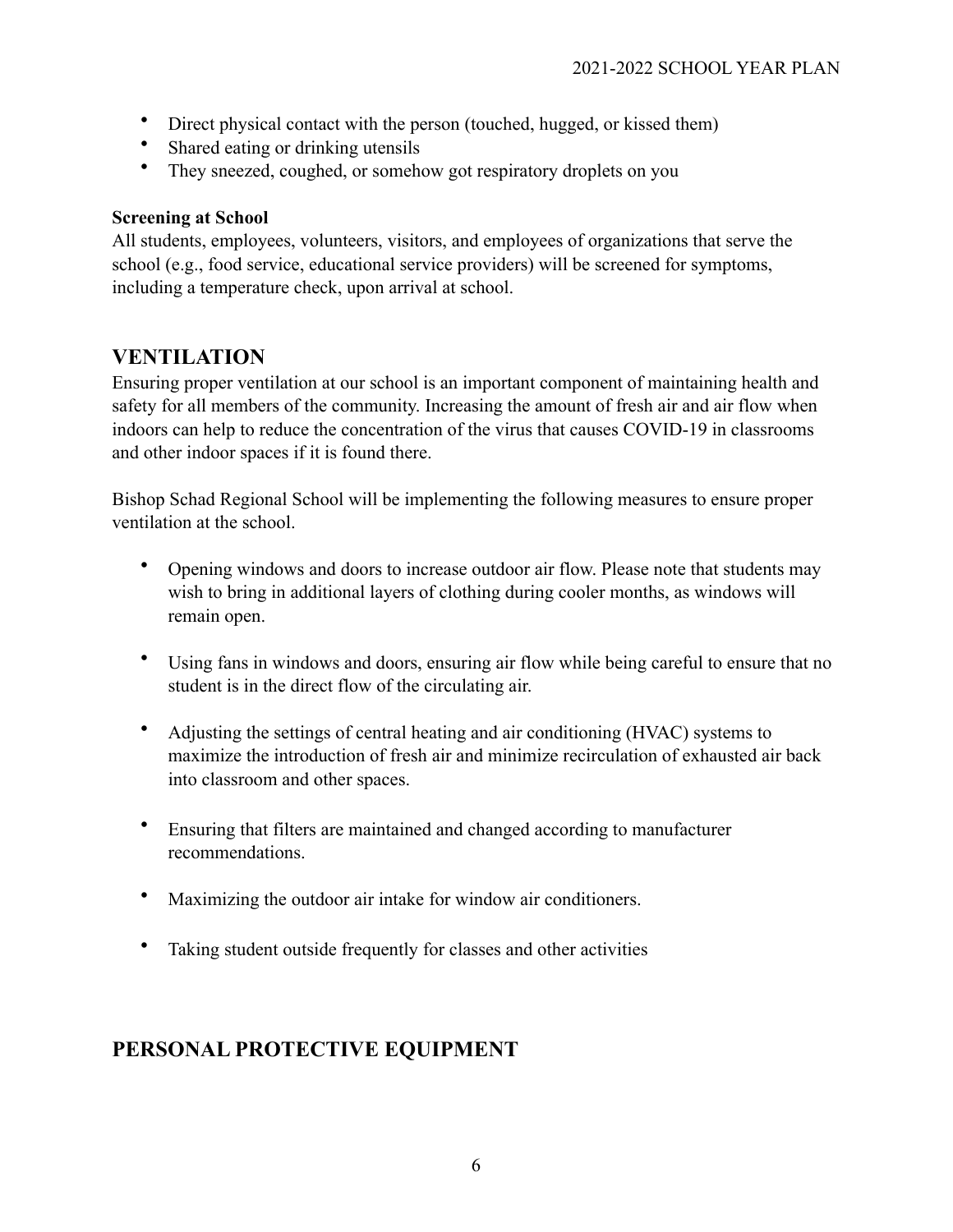Personal protective equipment is an effective means to provide protection from infection with the virus that causes COVID-19. Personal protective equipment will be used at Bishop Schad Regional School when necessary to promote the health and safety of the community.

### **Masks**

Masks can be an important component of maintaining health in the school, especially when community spread of COVID-19 is high and students are more likely to encounter COVID-19 outside of school. Bishop Schad Regional School will take a layered approach to the use of masks during the 2021-2022 school year, based on the NJ Regional Risk Matrix and whether or not there is evidence that COVID-19 has been transmitted in school.

### Low/Moderate Risk and/or No Transmission

When the COVID-19 risk is low or moderate, and/or in the absence of evidence of transmission of COVID-19 in school, our approach will be as follows.

At the low and moderate risk levels, and if there is no evidence of in-school transmission, masks will be required in some circumstances, but generally not required when seated during class. Any parent who would like their child(ren) to wear a mask more frequently while at school is welcome to direct them accordingly.

All students, grades PreK through 12, will be required to have a cloth mask with them at school every day. Students will be required to wear the mask at any time they are closer than 3 feet from others. This includes while entering and exiting the building, moving between rooms in the school (e.g., between the classroom and the restroom), and moving about within a classroom. Please note that these requirements apply to all students, whether they are vaccinated or not.

Each family will be responsible for providing appropriately sized masks for their children. Each student should have an extra mask with them at school at all times. **The following masks are not allowed: Gatier masks, bandannas or masks with inappropriate words, pictures or designs.** 

All faculty, administration, staff, and other adults in the school building during the day will be required to wear a cloth face mask.

### High Risk and/or Evidence of Transmission

Masks will be required at all times for all students regardless of their vaccination status if:

- The COVID-19 risk is high in our region according to the NJ Regional Risk Matrix, and/ or
- There is evidence of transmission of COVID-19 during the school day at our school or at other schools in the Diocese of Camden

Masks may also be required at all times for all students if the school is mandated to require masks or for other unforeseen reasons that may arise during the school year.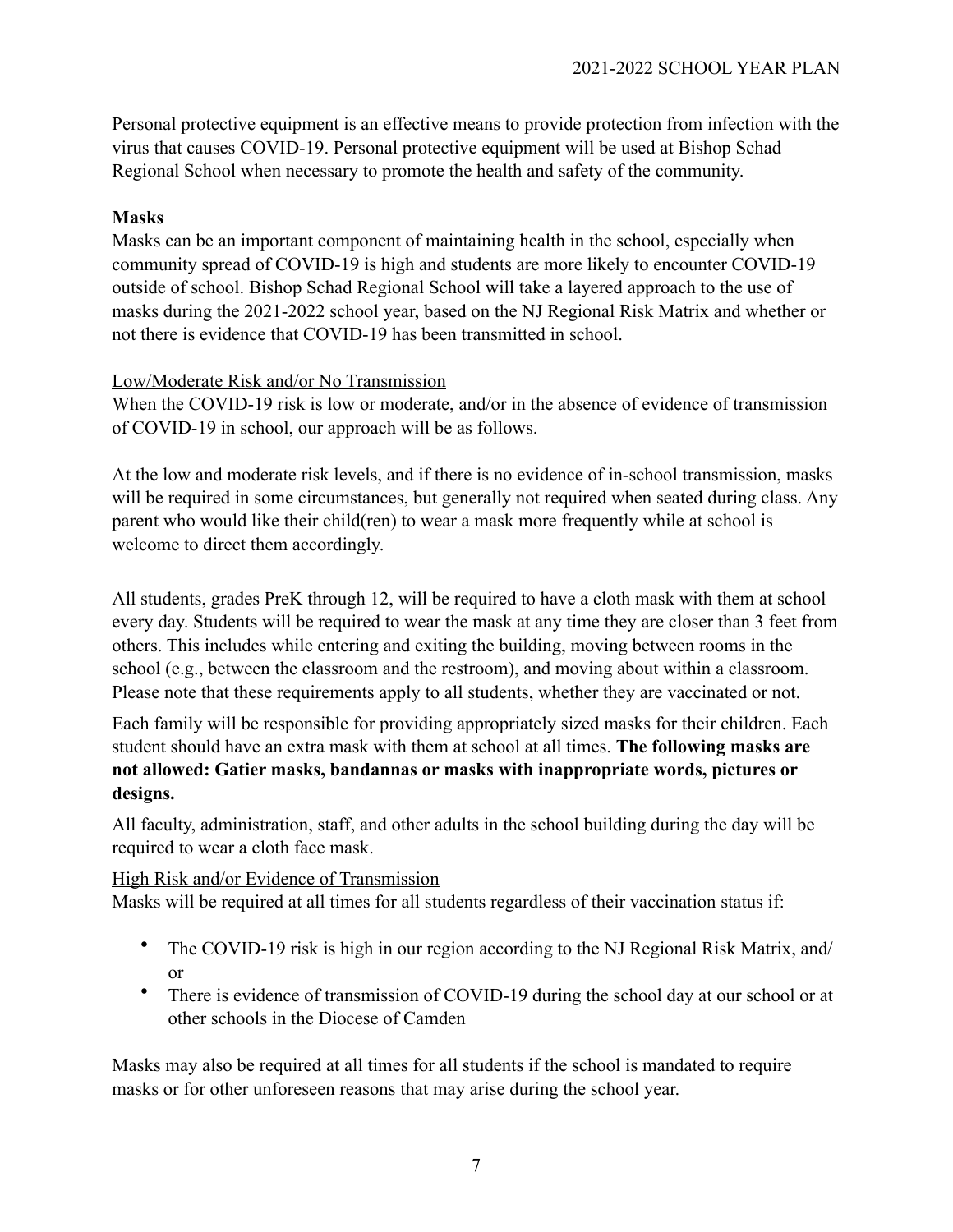All students and adults on school buses must wear a mask, by requirement of the US Department of Transportation.

### **SOCIAL DISTANCE**

Social distance involves maintaining a specified distance from all other individuals to ensure that large droplets that are exhaled and may contain the coronavirus do not reach other people. The minimum social distance that will be maintained in classrooms and other spaces in the school is 3 feet.

Maintaining social distance may be challenging for students of all ages, particularly when they have not seen each other or when they have found themselves in social environments outside of school in which social distancing has been relaxed. It may also be difficult when larger classes are gathered. When social distancing is not possible, and if regional risk is low or moderate and there is no evidence of in-school transmission, students will be required to wear masks as an additional layer of protection.

It is critical that all school personnel and parents remain vigilant in reminding students of their responsibility to each other to maintain a social distance in case they are carrying the virus and may be able to unknowingly transmit it to others, even if they do not have symptoms.

### **Social Distancing in Classrooms**

We have taken every measure possible to ensure the maximum distance between students in each classroom. These measures include All faculty, administration, staff, and other adults in the school building during the day will be required to wear a cloth face mask. Teachers may remove their masks in the classroom for teaching purposes if they are a minimum of 3 feet away from all students and are wearing a face shield.

### **Social Distancing in Other Areas of the School**

In addition to social distancing measures in classrooms, we are implementing the following procedures and protocols to promote social distancing:

- Physical Education/Gym Class will be held outside, weather permitting. Students will participate in activities that maximize distance. Masks do not need to be worn during this class when students are engaged in aerobic activity and/or when at least 3 feet apart.
- The number of students who can enter the restroom at any time will be limited to ensure adequate social distancing. The maximum number of students allowed in a restroom will be posted on the door. Students will use assigned restrooms to limit the total number of individuals using any one restroom.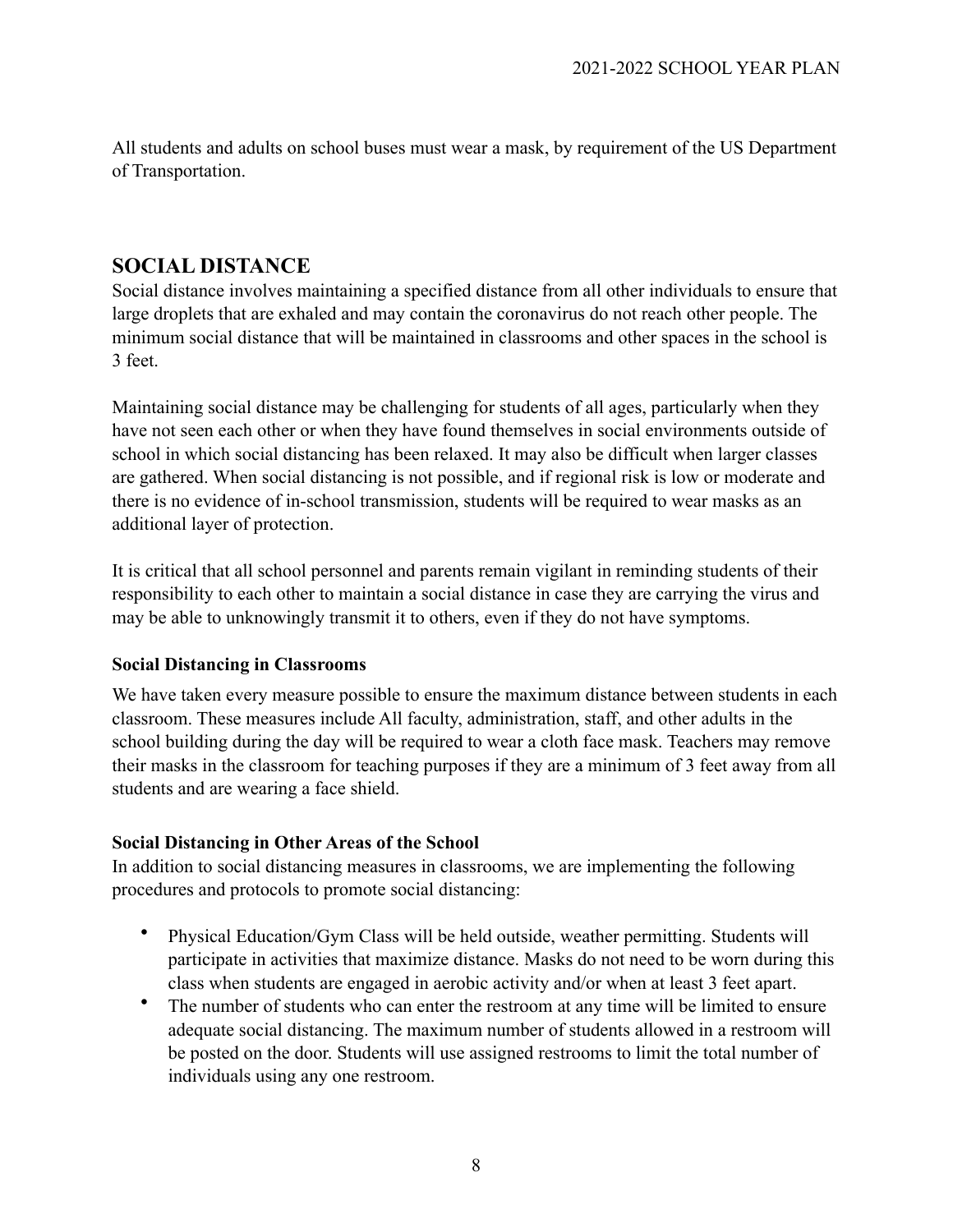- In areas where students might wait in line (e.g., main office, restroom, cafeteria, entrances, doorways), clear markings will be placed on the ground to identify at least a 3-foot distance between individuals.
- Student movement through the school will be limited to only essential movement (e.g., to use the restroom, to get to/from class).
- Hallways, Stairs, and Doorways will be designated to specific directions to help with social distancing.

# **PERSONAL HYGIENE**

In addition to PPE and social distancing, each member of the school community will be expected to take responsibility for his or her personal hygiene, including responsibility for personal belongings and space. Teachers will provide instruction and allocate time in the classroom to ensure that students understand and can take these responsibilities seriously.

### **Hand Washing and Hand Sanitizing**

Keeping hands clean is one of the most important defenses against the spread of all sickness, including COVID-19. The virus may survive for a period of time on surfaces that students touch throughout the day. For this reason, it is critical that students, teachers, and staff wash or sanitize their hands regularly.

- Each class will have a regular schedule, including before and after all meals or snacks, for students and teachers to wash their hands for at least 20 seconds or to use hand sanitizer with at least 60% alcohol to sanitize their hands.
- Hand sanitization stations will be set up in the following locations:
	- o In each classroom
	- o At all entrances and exits to the school building
	- o At the entrance to the school office
	- o At the entrance to or in the nurse's office
	- o At the entrance to or in the faculty lounge
- Each student should have a personal bottle of hand sanitizer and a personal container of sanitizing wipes for use in his or her personal space.
- Teachers will reinforce hand washing and the importance of students avoiding touching their faces and masks, particularly with those in the primary grades.

### **Personal Space and Belongings**

Personal responsibility is an important skill for students to develop and exercise as a defense against the spread of COVID-19. Students have a responsibility to each other that they demonstrate through hand washing, social distancing, and the use of masks when appropriate. Taking responsibility for their own belongings and contributing to cleaning their workspaces are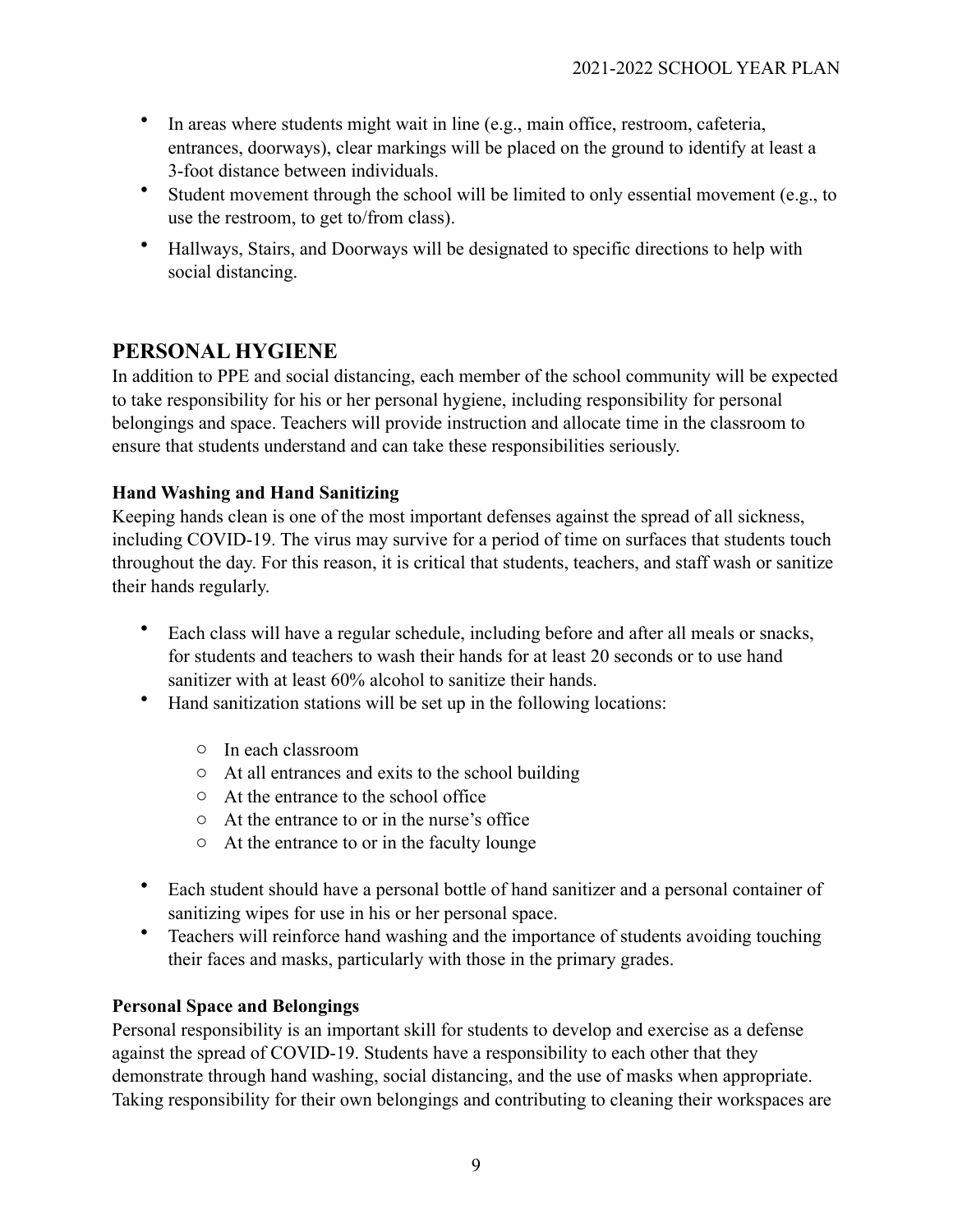additional ways that students can be accountable to each other for maintaining the community's health.

- There will be no sharing of personal supplies, example: pens, crayons, scissors etc.
- Each student's belongings will be separated from others.
- Where supplies must be shared, such as science lab equipment, computers, or math manipulatives, only one group of students will use those supplies at a time.
- Lockers will not be used to avoid student clustering.
- When students use spaces that may be used by others, they will wipe down the space with a disinfecting wipe.

Students in grades 6-8 will return to switching classrooms as they have in the past for different subjects. We will closely monitor the impact of these procedures on student health and adjust, including returning to teachers switching classrooms instead of students, if necessary.

## **FOOD SERVICE AND RECESS**

Food service, including lunch and snacks, and recess are important opportunities for students to socialize and exercise during the school day.

### **Lunch and Snacks**

There will be two, thirty-minute lunch periods for grades K-8. Students will have assigned seats by grade level with everyone facing the same direction and remaining 3-feet apart. Pre-K will eat lunch in their classroom.

Lunches must be ordered in the morning during homeroom. All orders will be sent to the cafeteria by 9:00 each morning. There will be one staff member in charge of selling snacks in the cafeteria. Students should have exact change in an envelope for their purchases. Students must sanitize their hands upon entering and exiting the cafeteria.

The cafeteria will be sanitized between lunch periods and on a daily basis including tables, chairs, kitchen & bathrooms and floors.

### **Recess**

- Students will have two shortened recess periods throughout the day.
- Students will not be required to wear masks for outdoor recess or breaks. They may wear them if they feel more comfortable doing so.
- Students will participate in outdoor recess by classroom group. Students from different classrooms/homerooms should not come within 6 feet of each other.
- Students will wash or sanitize their hands after recess.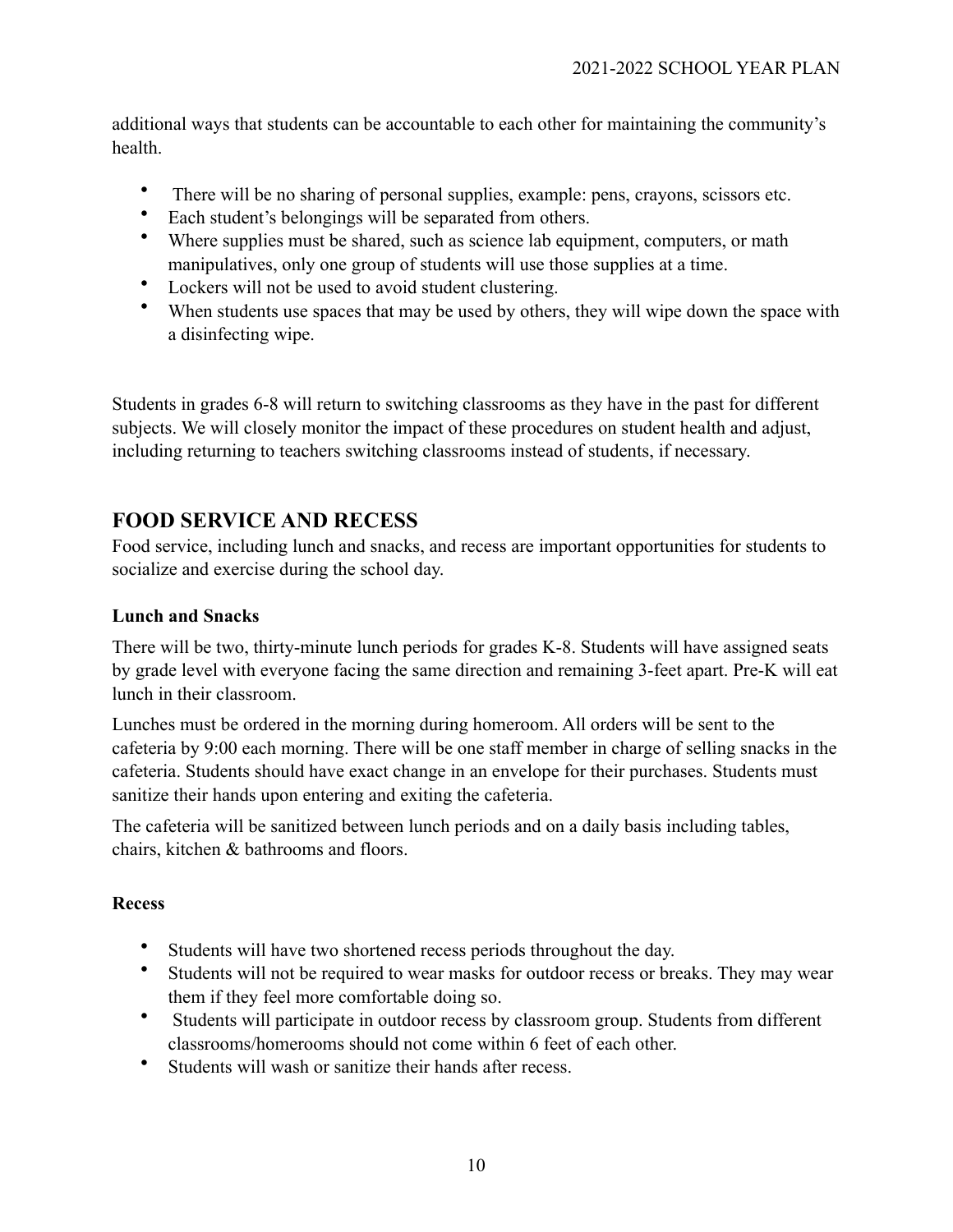# **BEFORE CARE AND AFTER CARE**

We will continue to offer before care and after care. We ask that only those families who need these services use them, and that they not be used for convenience. Students in before care and after care will be grouped with family members or members of their homeroom class to reduce the number of interactions across groups of students.

# **VISITORS AND VOLUNTEERS**

### **Visitors to the School**

Visitors to the school during the school day will be limited to individuals with official business at the school (e.g., contractors, service, sales). All visitors to the school will be required to provide their name and contact information and will be required to wear a cloth mask and maintain social distance while on the premises at all times.

### **Volunteers**

Adults who give their time to participate in the critical activities of the school will be allowed to volunteer on a regular schedule. Volunteers will be required to wear a mask at all times unless vaccinated, and at all times regardless of vaccination status if the regional risk level is high or there is evidence of transmission of COVID-19 in school.

# **HEALTHY FACILITIES**

An important part of maintaining the health of the school community is ensuring that the school grounds and systems support the health of students and employees. Bishop Schad Regional School will continue our attention to the cleanliness of the school grounds, facilities, and environment.

### **Enhanced Cleaning and Disinfection**

We have developed protocols to ensure that all areas used by students or staff are thoroughly cleaned and disinfected every day.

*Classrooms* will be cleaned and disinfected at the end of each day. This includes:

- All desks, tables, and chairs
- Bookshelves, windows, and blackboards/whiteboards
- Carpets (vacuum) or floors (mop)
- Frequently touched objects, (pencil sharpeners, coat hooks, door handles, light switches)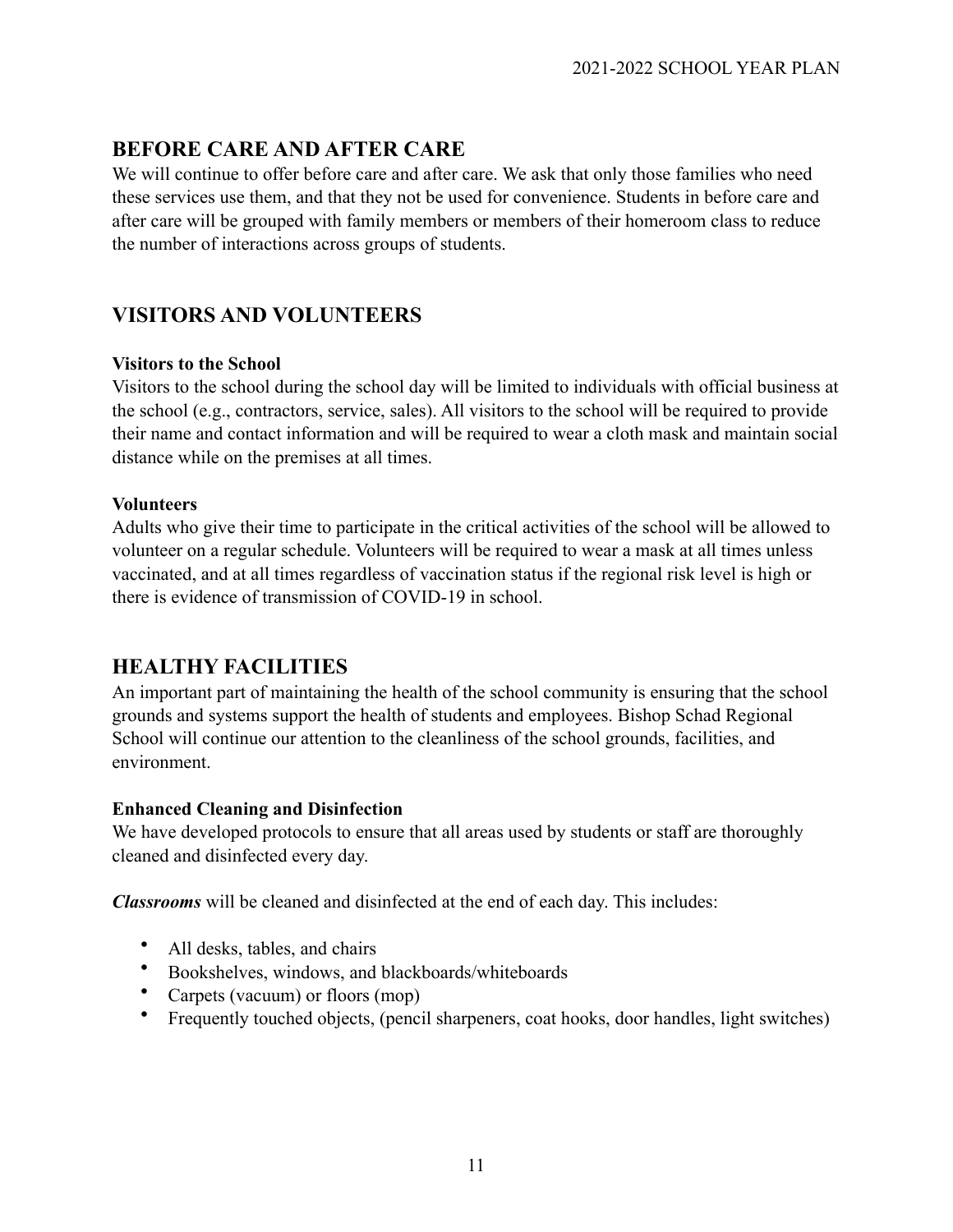For classrooms that are used by multiple classes, including shared use spaces, frequently used objects (e.g., doorknobs, pencil sharpeners) and all student seating (chairs, desks, tables) will be disinfected after every class.

*Bathrooms* will be cleaned and disinfected twice daily, including at the end of the day.

In addition, frequently used objects in common spaces, offices, and other rooms throughout the school will be disinfected each day.

In addition, frequently used objects in common spaces, offices, and other rooms throughout the school will be disinfected multiple times per day.

Bishop Schad has purchased sanitation machines, solutions, new hand sanitizers throughout the building and new soap dispensers in all bathrooms. We have implemented sanitation procedures, including sanitizing the bathrooms through the day, to ensure the safety of our students and staff.

If the school building or classrooms are used by other groups after normal school hours (e.g., parish religious education), then surfaces will be cleaned by students at the end of the day as they would after a class and professional cleaning will occur after the building has been vacated by all groups for the day.

# **PART II: MANAGING POTENTIAL SICKNESS**

Bishop Schad Regional School is taking the precautions above to limit the transmission of sickness, especially COVID-19. However, we recognize that some students and/or staff may still show symptoms of COVID-19, or students, employees, or their family members might be exposed to or test positive for COVID-19. Our response will be conducted in collaboration with the Cumberland County Department of Public Health.

### **RESPONSE TO COVID-19 SYMPTOMS**

#### **Students and Employees who Show Symptoms of COVID-19 in School**

Any adult or student who shows symptoms of COVID-19 upon arrival at school or at any time while they are in the school building will enter a protocol to protect them and other members of the school community that will result in their leaving the school building as soon as possible.

- Students, employees, and any other adults in the school will enter an isolation area if they show symptoms of COVID-19.
- All students, employees, personnel, and others in the isolation area will wear a mask and gloves and maintain a 3-foot distance from each other as practicably as possible.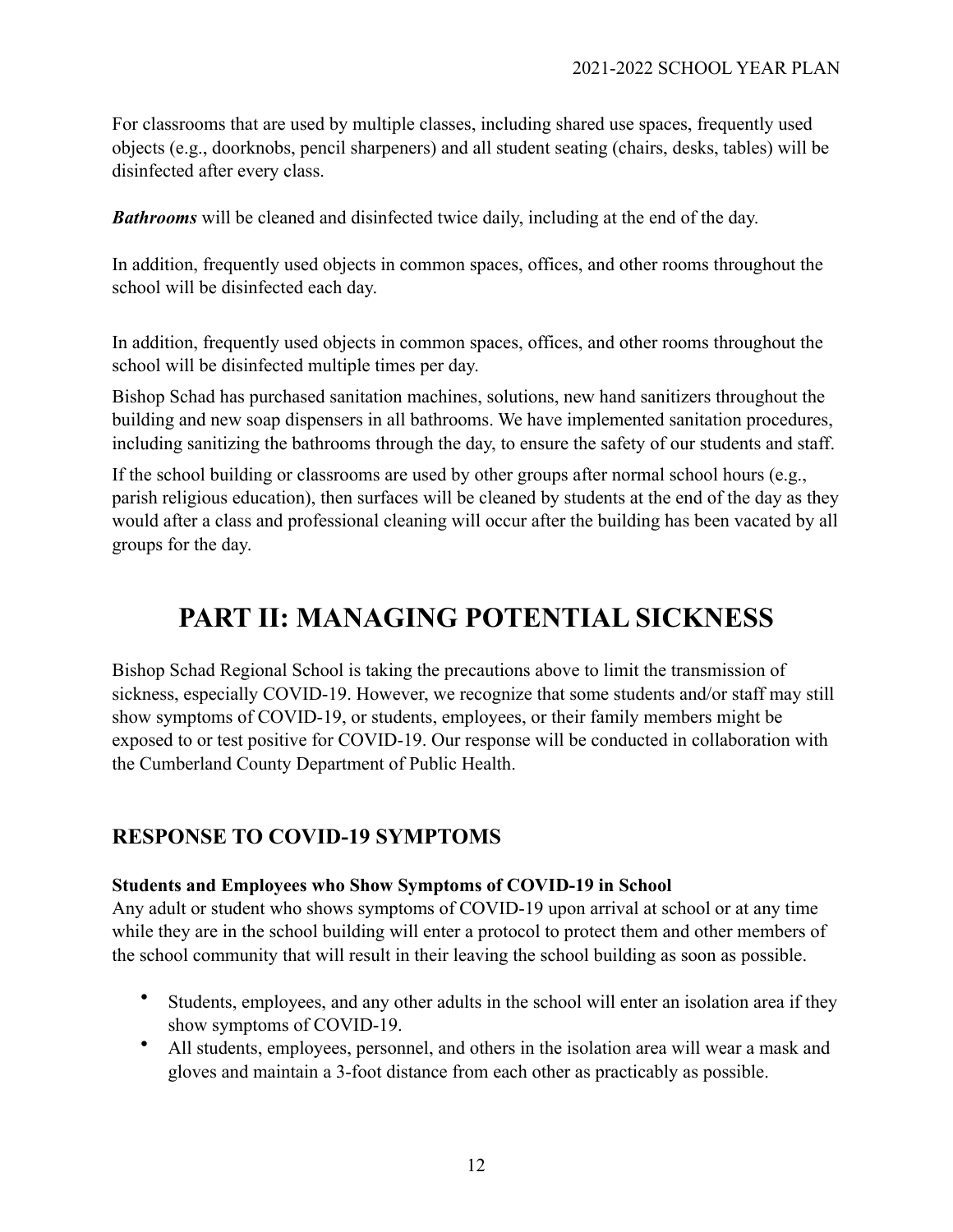- A parent, guardian, or authorized adult will be called to pick up any student who shows symptoms of COVID-19.
- Students will be isolated safely and respectfully, with continued supervision and care and respect for their privacy, until an authorized adult can pick them up. The isolation area will be thoroughly disinfected after it is used by symptomatic students.
- If symptoms appear after the school day has begun, the teacher and students will wash their hands thoroughly and immediately. The class will meet in an alternate location for the rest of the day.
- The Cumberland County Public Health Officer will be notified that an individual with symptoms that are potentially due to COVID-19 has been sent home. This contact will be made confidentially to protect the individual.
- The County Public Health Officer will advise the school about whether or not any additional steps, such as asking other students to self-quarantine, need to be taken. It is important to understand that such decisions will be made on a case-by-case basis, depending on the circumstances. Not every case of an individual with symptoms that are potentially due to COVID-19 will lead to self-quarantine for other individuals, a class, or the school.
- Students and staff who show symptoms that could be attributed to COVID-19 will be advised to seek the advice of a physician about whether isolation is necessary and will be required to have a negative COVID-19 test before returning to school.

### **Students and Employees who Show Symptoms of COVID-19 Outside of School**

Students or employees who show symptoms of COVID-19 outside of school that are not explained by a known, noncontagious prior condition, should not come to the school and should visit a physician to determine the cause of the symptoms. Symptoms include:

- At least two of the following symptoms: fever of 100.4 or higher, chills, rigors (shivers), myalgia (muscle aches), headache, sore throat, nausea or vomiting, diarrhea, fatigue, congestion or runny nose; OR
- At least one of the following symptoms: cough, shortness of breath, difficulty breathing, loss of taste or smell.

Students or employees who exhibit COVID-19 symptoms, whether at home or in school, must obtain a molecular/viral/PCR or antigen COVID-19 test before returning to school.

Students or employees who show symptoms of COVID-19 and receive a negative COVID-19 test, and whose doctors do not also prescribe another confirmatory test, may return to school with the negative COVID-19 after 24 hours have passed without symptoms, including fever-free without medication. If the absence is longer than 3 days, the individual is required to provide a doctor's clearance to return to school.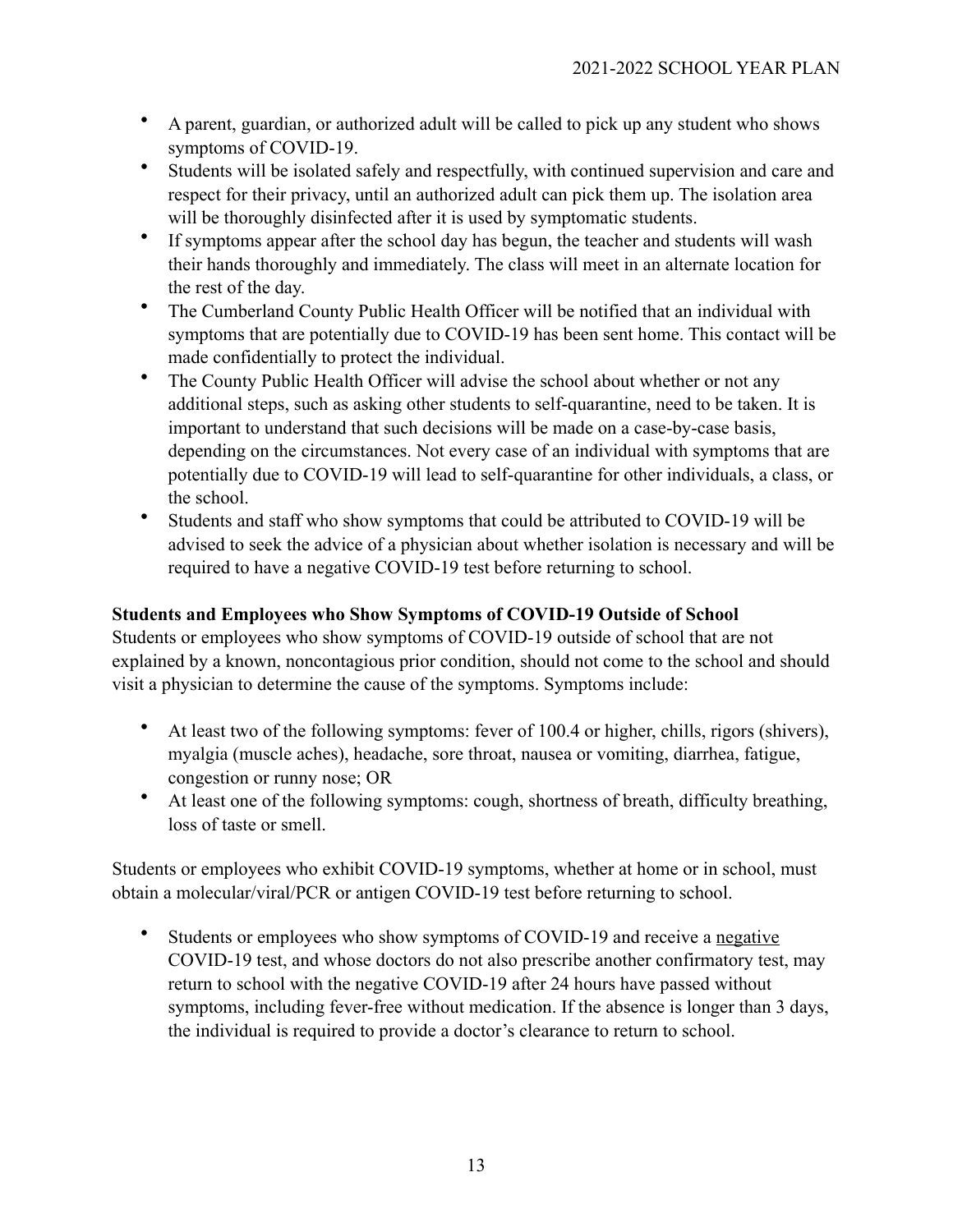• Students or employees who show symptoms of COVID-19 and receive a positive COVID-19 test may return to school after 10 days from the date the sample was taken, if they have been symptom free for 24 hours, including fever-free without medication.

If a member of the school community receives a positive test for COVID-19, it is imperative that the individual (if an employee) or his or her parent (if a student) contact the school so that the school can conduct proper contact tracing and inform the rest of the school community. The school principal, nurse, or other staff will send a letter to the school community confirming that someone who has been in the school tested positive for COVID-19 and will conduct contact tracing (see below) to determine whether any students or adults are considered close contacts and recommended to quarantine. Any student recommended to quarantine will be contacted separately by the school.

# **CLOSE CONTACT WITH COVID-19**

### **Close Contact at School**

If someone who has been in the school building tests positive for COVID-19, the school will conduct contact tracing in collaboration with the Cumberland County Department of Health. Some students and/or teachers may be considered close contacts and advised to quarantine for a number of days, depending on the date of the contact and the regional risk level at the time of contact. The beginning of the quarantine period will generally be the date of last contact with the person who tested positive for COVID-19. Close contact is considered to be:

- Within 6 feet of someone who has COVID-19 for at least 15 cumulative minutes over 24 hours, regardless of whether masks were worn
- Provided care at home to, or visited, someone who is sick with COVID-19
- Direct physical contact with the person (touched, hugged, or kissed them)
- Shared eating or drinking utensils
- They sneezed, coughed, or somehow got respiratory droplets on you

During times of low or moderate risk, individuals who are advised to quarantine by a physician or a public health official are expected to stay in the home for a period of 10 days, or 7 days with negative test results collected at 5-7 days. During times of high risk, the quarantine term will be 14 days. Quarantine may be longer if the individual shares living space with a person diagnosed with COVID-19. Students who do not show symptoms during this period will be expected to participate in school remotely.

Students and staff members who are fully vaccinated will not be required to quarantine unless they show symptoms of COVID-19.

### **Close Contact Outside of School**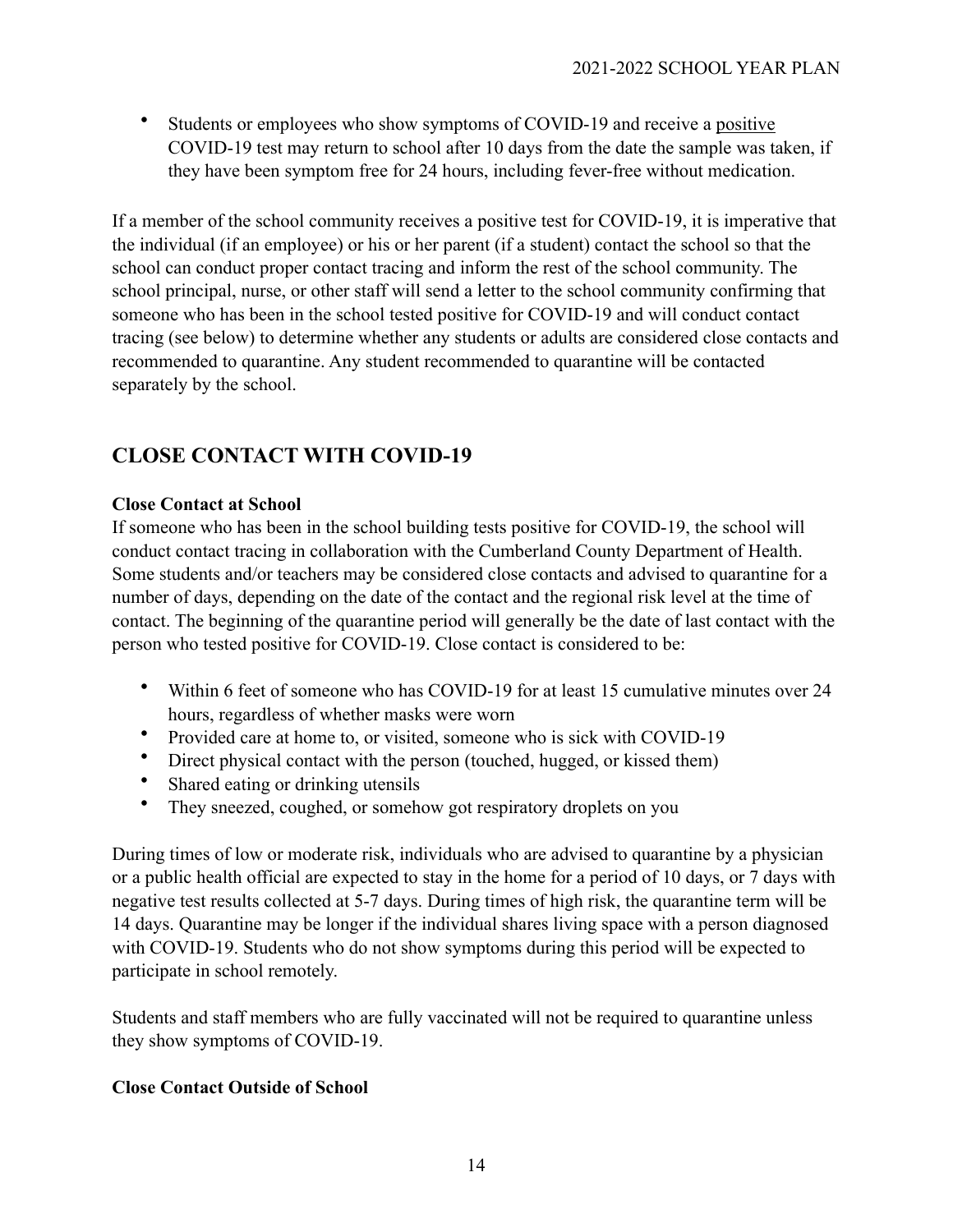It is critical that any member of the school community who has had close contact with someone who has tested positive for COVID-19 outside of school alert the school as soon as possible. The school will work with the Cumberland County Public Health Officer, while maintaining confidentiality, to determine the length of any quarantine period necessary. This includes employees of the school, students, volunteers, and family members of students.

Students and staff members who are fully vaccinated will not be required to quarantine unless they show symptoms of COVID-19. However, even if a student or staff member who is a close contact of someone who tests positive for COVID-19 is fully vaccinated, it is important that the individual inform the school.

# **PART III: SUSTAINING ACADEMIC EXCELLENCE**

Academic excellence is a hallmark of Catholic schools. We will adapt and continue some changes to instruction for the 2020-2021 that were effective in helping all students learn. Most students will be in classrooms, onsite for the 2021-2022 school year, with temporary remote learning available only for students who are positive for COVID-19 or have to quarantine due to close contact. It is also possible that the progression of COVID-19 in our community and/or in the state may require us to transition to full time remote learning for all students temporarily as we did during the 2019-2020 school year. The instructional plan leverages technology so that instruction and learning are as fluid and transferrable as possible between onsite and remote learning.

# **EDUCATIONAL TECHNOLOGY**

Continued strategic use of technology will allow teachers to personalize learning and also provide instruction that is fluid across onsite/in classroom learning and at home.

### **Hardware**

Students in grades 1-8 will each have their own laptops and Pre-K & Kindergarten will have their own tablets.

### **Software**

The use of instructional software will aid teachers in understanding student progress and learning, personalizing learning, and organizing assignments for students.

- All students in 3-8 will use Google Classroom during the school day.
- Students in Pre- $K 2$  will use Dojo Classroom.
- All students in K-8 will use Renaissance Star Assessment, Freckle, IXL, Zoom, Quizizz.com and First in Math as a regular part of their in-school learning experience and for homework. Grades 6-8 will also be using Vocabulary.com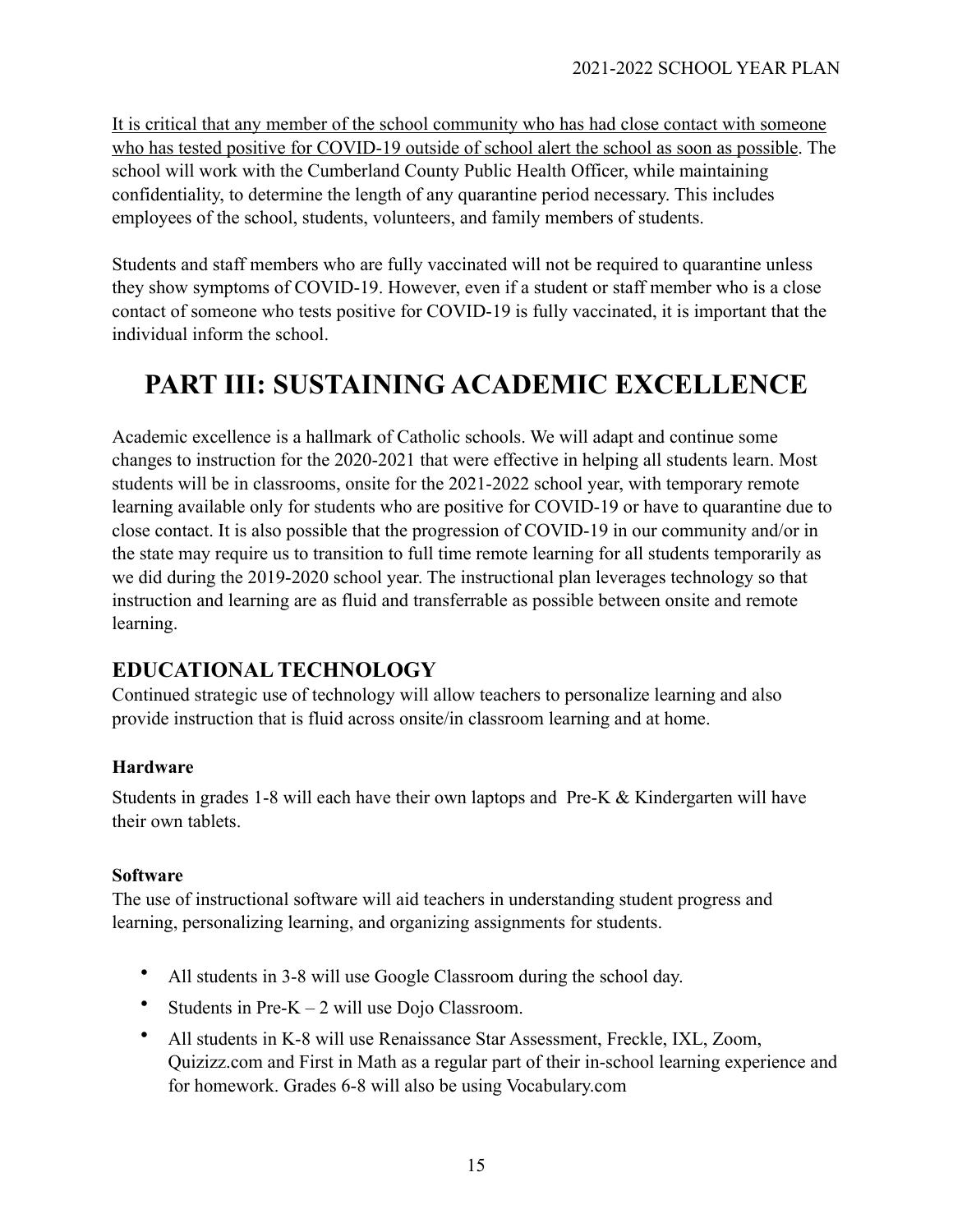# **CURRICULUM, ASSESSMENT, AND INSTRUCTION**

- Bishop Schad Regional School will continue to follow the curriculum for the Diocese of Camden.
- Block scheduling will be implemented this year to provide extra instruction in our keys areas of Math and Language Arts.
- Specials will be held on a weekly basis.
- All students, grades 1-8, will participate in the Star Assessments in Reading and Math to help teachers and parents continue to identify their growth and customize their learning.
- All teachers will use the educational technology infrastructure and the expertise they developed last year to incorporate blended learning into their classrooms to the extent possible. Blended learning incorporates technology into instruction to assist teachers with personalizing instruction for all students. Blended learning in the classroom can also help prepare students for learning at home, if necessary.

## **REMOTE LEARNING**

We anticipate that there may be a need for temporary remote learning during the 2021-2022 school year for students who have a positive COVID-19 test or who have been in close contact with someone who tests positive for COVID-19. Therefore, we will support temporary remote learning when necessary for students who are in need of it so that students learning at home can stay as up to date with their learning as possible.

### **Temporary Remote Learning Criteria**

Students who are informed by the school or a public health officer or department that they need to quarantine due to exposure to COVID-19, and those who have tested positive for COVID-19 but are healthy enough to participate in class, will be able to participate in temporary remote learning.

Temporary remote learning is intended to serve students who are out for health reasons (such as COVID-19-related isolation or quarantine) for longer than they would be in a typical year. Students may not choose not to come to school for reasons other than illness and learn remotely on that day. **Temporary remote learning will not be available for any reason other than close contact or a positive COVID-19 test**. Students who are out sick with COVID-19 symptoms but do not yet have test results will not have access to live remote learning. **Temporary live remote learning will also not be available for students who are home sick for non-COVID reasons, for students who travel, or for any other reason.** The school reserves the right to request verification of the need for temporary remote learning (e.g., positive COVID-19 test result for a family member) before approving it.

# **REMOTE LEARNING**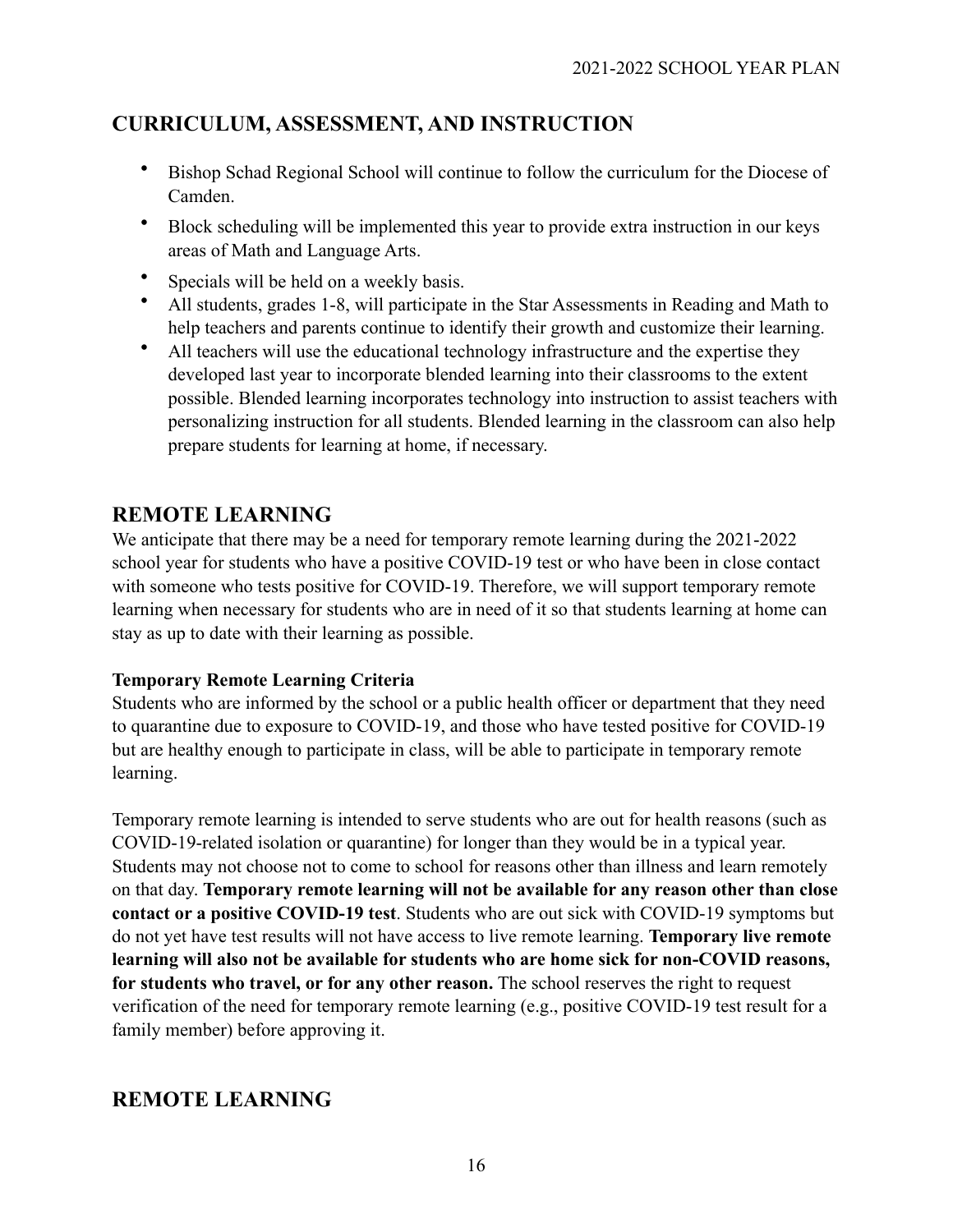We anticipate that there may be a need for temporary remote learning during the 2021-2022 school year for students who have a positive COVID-19 test or who have been in close contact with someone who tests positive for COVID-19. Therefore, we will support temporary remote learning when necessary for students who are in need of it so that students learning at home can stay as up to date with their learning as possible.

### **Temporary Remote Learning Criteria**

Students who are informed by the school or a public health officer or department that they need to quarantine due to exposure to COVID-19, and those who have tested positive for COVID-19 but are healthy enough to participate in class, will be able to participate in temporary remote learning.

Temporary remote learning is intended to serve students who are out for health reasons (such as COVID-19-related isolation or quarantine) for longer than they would be in a typical year. Students may not choose not to come to school for reasons other than illness and learn remotely on that day. **Temporary remote learning will not be available for any reason other than close contact or a positive COVID-19 test**. Students who are out sick with COVID-19 symptoms but do not yet have test results will not have access to live remote learning. **Temporary live remote learning will also not be available for students who are home sick for non-COVID reasons, for students who travel, or for any other reason.** The school reserves the right to request verification of the need for temporary remote learning (e.g., positive COVID-19 test result for a family member) before approving it.

#### **Temporary Remote Learning Process**

There will be a 3 day transition period to participate in temporary remote learning once it is determined that the student needs to remain out of the school building. This transition period will allow teachers to prepare and/or adapt their schedules and lessons to accommodate the students who will be participating remotely.

The intent of temporary remote learning is to ensure continuity of education for students who are out of school. Teachers will do their best to ensure that students are as up to date as possible with their learning while they are quarantined.

- Each classroom is set up with videoconferencing capabilities so that students can be "live" in the classroom through Google Meet. Students will be able to login to join the class on a regular schedule.
- Students who are learning remotely and in the classroom with both have access to lesson materials using Renaissance Star Assessment, Freckle, IXL, Zoom, Quizizz.com, Vocabulary.com and First in Math. Teachers will schedule their classes consistently every day so that students who may be learning remotely will be able to follow the schedule to participate in class.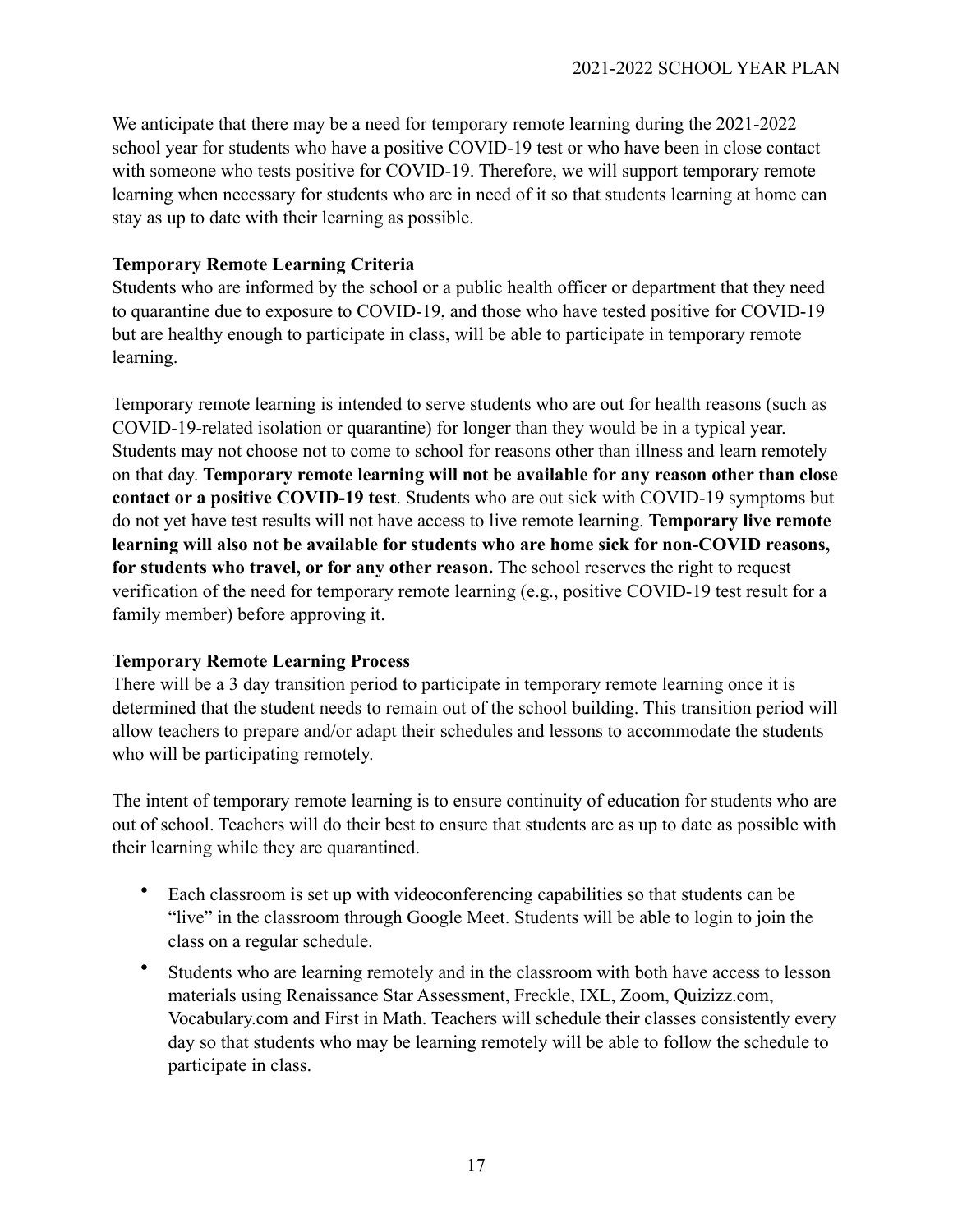- Teachers will schedule their classes as consistently as possible every day so that students who may be learning remotely will be able to follow the schedule to participate in class.
- Schedules, assignments, time for remote students to be "live" in the classroom, and approaches will vary according to the age and grade level of the students.

### **Mandated Remote Learning**

It is possible that during the 2021-2022 school year, one or more classes at Bishop Schad Regional School, or the whole school, will be advised by public health officials to close temporarily due to the presence of COVID-19 cases so that members of the school community can self-quarantine. It is also possible that Bishop Schad Regional School will be ordered to close temporarily due to the progression of COVID-19 in the region or state, as it was during the 2019-2020 school year.

In the event that the school is advised or ordered to enter remote learning status, teachers and classes will adhere to the following guidelines:

- We will continue the use of google classroom, zoom and dojo established for in-class and remote learning. Using it in school regularly should make access to and completion of assignments at home easier.
- The schedule for the remote learning school day will continue as seamlessly as possible from the schedule for in-classroom learning, with live teaching and learning scheduled every day.
- The same behavior expected of students while in school will be expected during remote learning. This includes the expectation that the students are dressed and groomed and seated at a desk or table, as free from distractions as possible.
- We are committed to making remote learning, if necessary, as close to the classroom experience as possible to ensure that teaching and learning are continuous and students' progress regardless of the learning environment.

# **ATTENDANCE**

The attendance policy will be adapted for the 2021-2022 school year to accommodate students who may be learning remotely. When in-classroom learning is occurring, attendance will be marked as: Present, if in school; Remote, if learning remotely (present for live teaching and turning in assignments within class time expectations), or Absent, if home and too ill to participate.

If the school building is closed for all students due to advice from a public health official or an order, then attendance categories will be Remote or Absent. It is expected in this scenario that students learning remotely will attend all live instruction and submit all assignments on the deadlines expected. Students who are sick or who do not attend classes and do not submit assignments will be marked as Absent.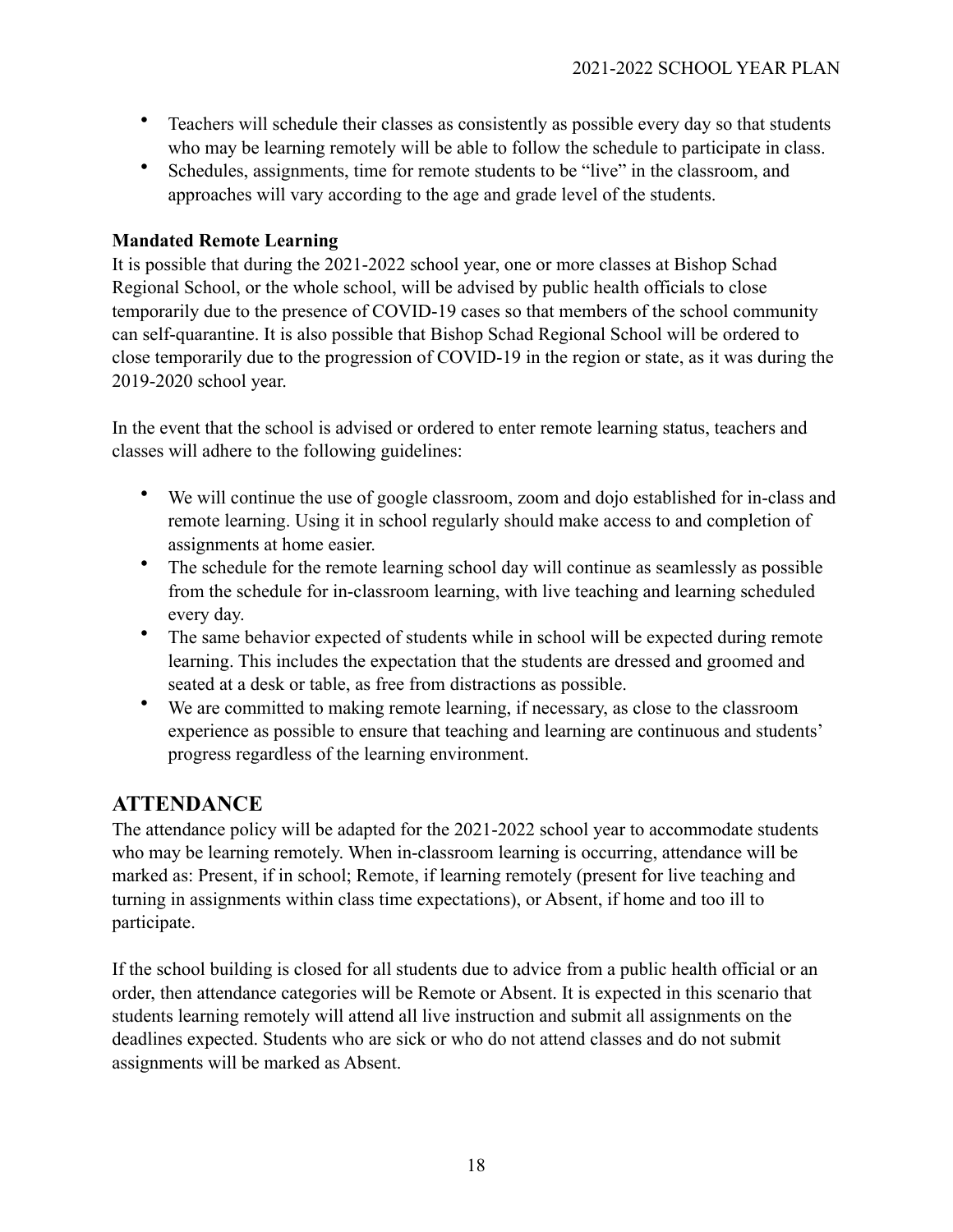# **2021-2022 SCHOOL YEAR PLAN**



# Bishop Schad Regional School

# **Mission**

La Escuela Regional Bishop Schad, en la presencia de Jesús, proporciona un entorno académico que promueve el aprendizaje de por vida con los valores del Evangelio para el desarrollo de personas de fe, visión y propósito intelectualmente maduros y católicos responsables.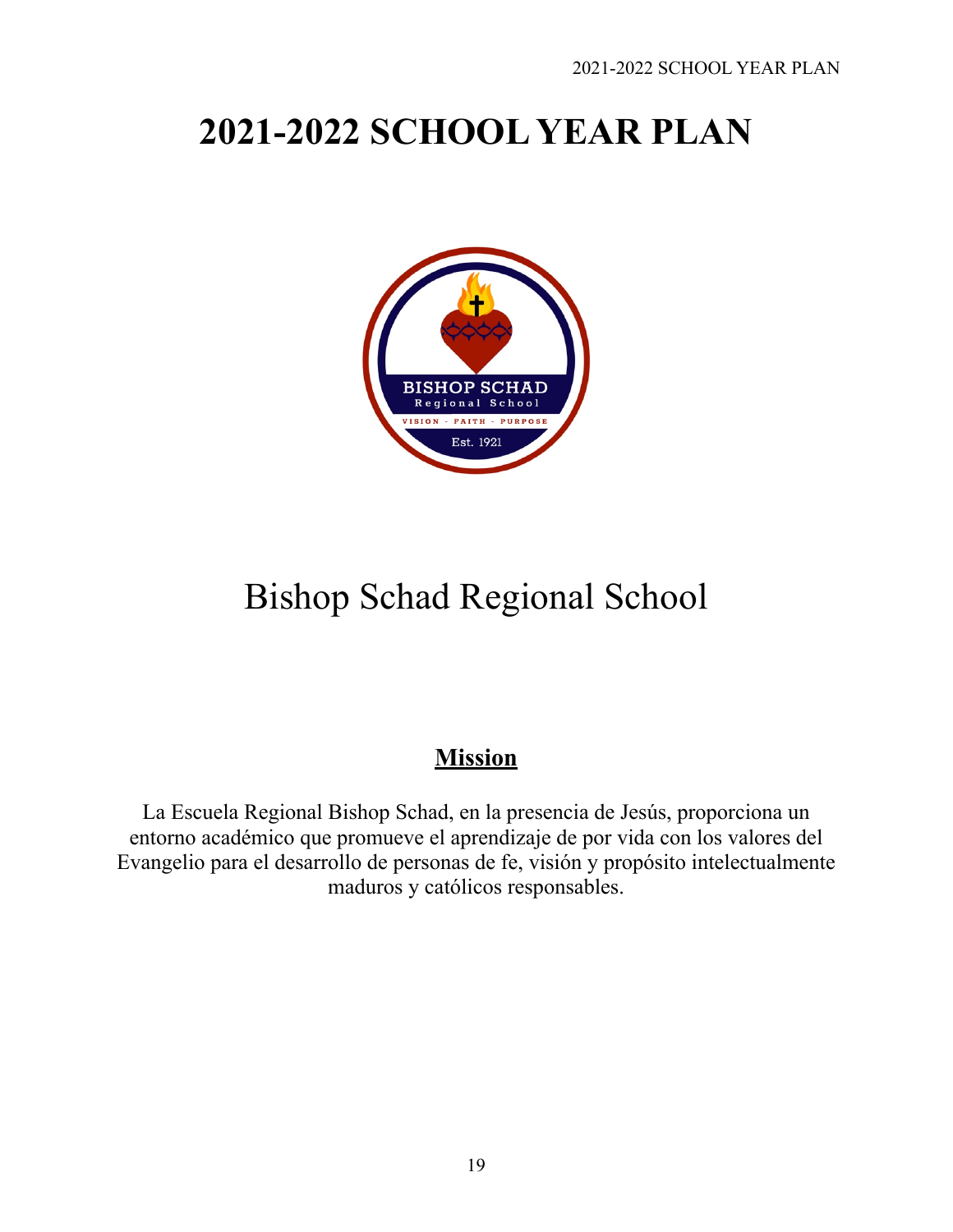# **INTRODUCCIÓN**

Las escuelas católicas brindan un entorno en el que modelamos constantemente los valores del Evangelio y las enseñanzas y tradiciones de la Iglesia a la imagen de Jesucristo. Todos los estudiantes experimentan un plan de estudios académicamente desafiante que les ayuda a acercarse más a Dios al aprender sobre ellos mismos y Su mundo, mientras los prepara para tener éxito en todos los niveles.

Creemos que esta misión se lleva a cabo mejor cuando los estudiantes, la facultad y el personal pueden estar juntos, en persona, como una comunidad católica. Esta creencia se reforzó durante el año escolar 2020-2021, cuando los padres y sus hijos, junto con el liderazgo, la facultad y el personal de nuestra escuela, hicieron sacrificios personales todos los días por el bien de todos los miembros de la comunidad para que la mayoría de los los estudiantes pueden estar en la escuela todos los días desde septiembre hasta junio. Tuvimos la bendición de haber podido alcanzar nuestra meta de que la mayor cantidad posible de estudiantes vinieran a la escuela todos los días de manera segura. En el proceso, aprendimos mucho que ha influido en nuestros preparativos para el año escolar 2021-2022. Nuestra meta para el próximo año escolar sigue siendo la misma, y daremos la bienvenida a todos los estudiantes al salón de clases en septiembre. Nuestro proceso para lograr ese objetivo está influenciado por las lecciones que aprendimos el año pasado, una revisión de las pautas actuales, datos sobre el estado de COVID-19 en nuestra comunidad y aportes de funcionarios de salud pública, educadores, padres y otros.

Hemos creado este plan para ayudar a las familias en su preparación para el año escolar 2021-2022 y para guiar nuestras decisiones, procedimientos y protocolos como comunidad escolar. Su objetivo es ayudar a los empleados, estudiantes y familias a comprender cómo promoveremos juntos la salud y la seguridad para reducir el impacto potencial que COVID-19 puede tener en nuestra comunidad. Se espera que a medida que continúe la pandemia de COVID-19, una nueva guía puede significar que algunos aspectos de este plan deberán actualizarse o cambiarse. Por lo tanto, se realizarán las actualizaciones necesarias a este plan en función de la información proporcionada por los funcionarios de salud pública locales, la orientación de los Centros para el Control de Enfermedades y las agencias federales, estatales y locales correspondientes, y nuestra experiencia de qué tan bien está funcionando todos los días en la escuela. Informaremos a todos los miembros de la comunidad escolar de los cambios tan pronto como ocurran.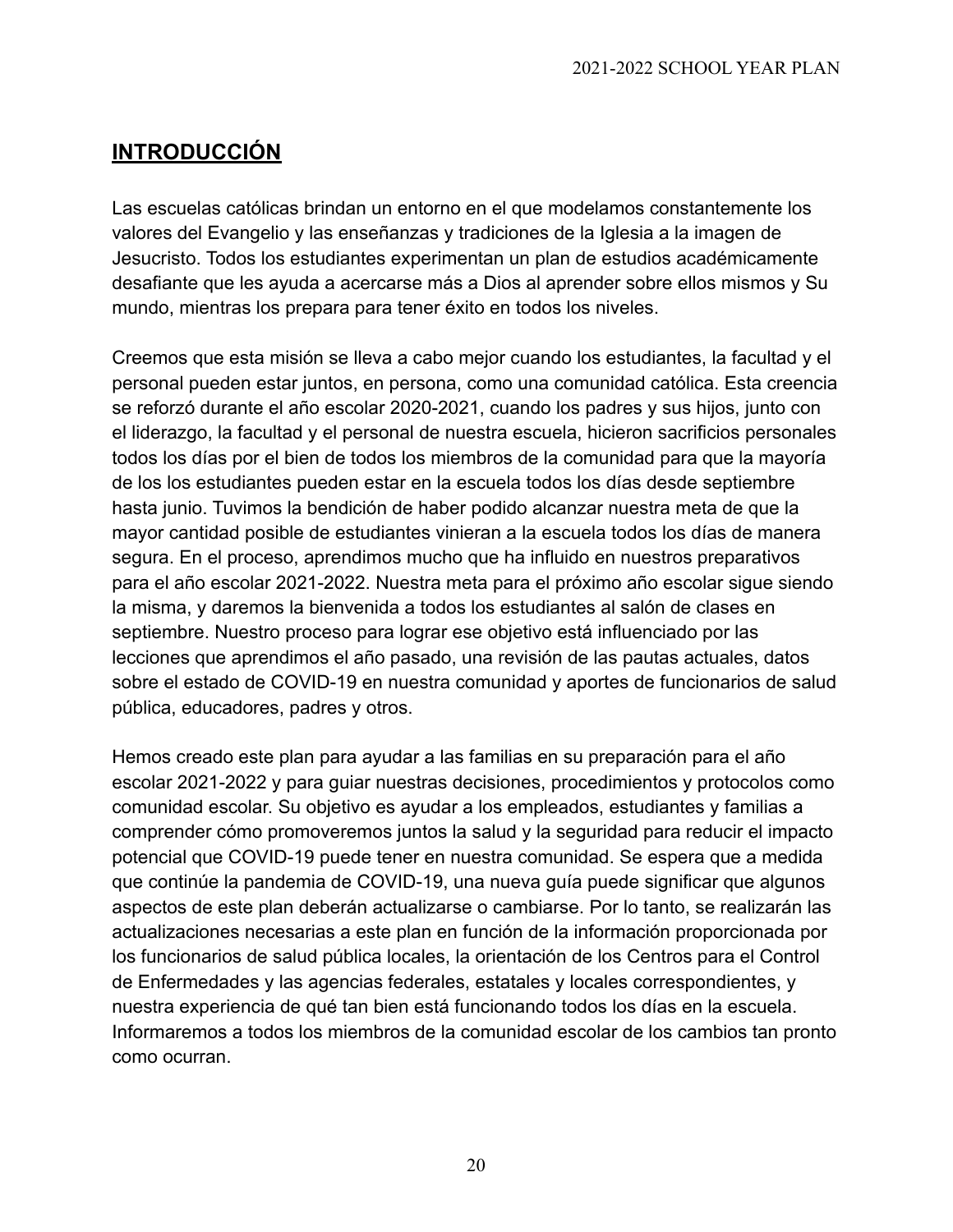### **PRINCIPIOS RECTORES**

Para asegurar el bienestar continuo de nuestros empleados y estudiantes, los siguientes principios son la base que guía nuestra planificación:

1) Proteger la salud y seguridad de los estudiantes, profesores, personal y familias de la Escuela Regional Bishop Schad.

2) Sostener las comunidades de fe católica que distinguen a nuestras escuelas e impulsan su éxito.

3) Maximizar el aprendizaje de los estudiantes a través de las mejores prácticas en el aula y, si es necesario, instrucción y evaluación temporal de aprendizaje remoto.

4) Mantener la flexibilidad para responder a las circunstancias cambiantes según la experiencia vivida en la escuela y la orientación de los líderes estatales, de salud pública y médicos en respuesta a la progresión del COVID-19 en nuestra comunidad.

Además de estos principios, nuestra escuela es una comunidad católica. Como tal, estamos acostumbrados a depender unos de otros. El liderazgo y la facultad de la escuela están tomando muchas acciones y actividades para promover la seguridad de nuestra comunidad. Para que este plan sea efectivo, es importante que los padres y los estudiantes continúen tomando en serio nuestras responsabilidades entre nosotros, tal como lo hicimos todos el año pasado. Se pedirá a todas las personas que tomen medidas que protejan su salud y que protejan la salud de los demás. El plan tendrá la mejor oportunidad de éxito cuando todos sigamos trabajando juntos, cuando todos respondamos al mandamiento de Jesús de amar a nuestro prójimo como a nosotros mismos.

### **PARTE I: PROMOVER LA SALUD Y LA SEGURIDAD**

La salud de los estudiantes y de todos los miembros de la comunidad escolar es la máxima prioridad que garantiza que se puedan cumplir todos los demás aspectos del programa de la escuela católica. Las expectativas proporcionadas a continuación están destinadas a ayudar a todos los miembros de la comunidad de la Escuela Regional Bishop Schad a hacer su parte para mantenerse a sí mismos y a los demás seguros y saludables.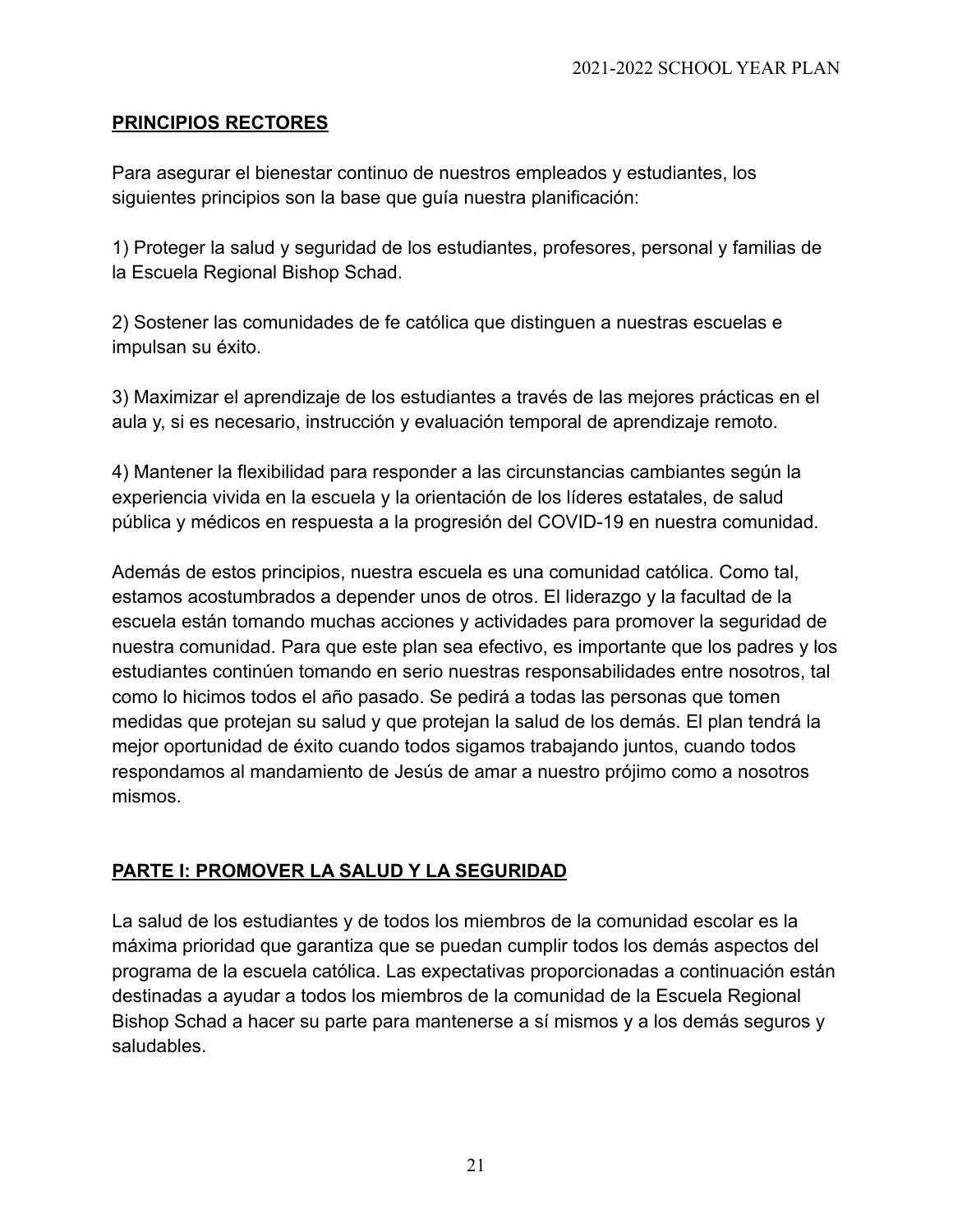Durante el año escolar 2020-2021, el Departamento de Salud de Nueva Jersey estableció la Matriz de Riesgo Regional para describir el riesgo de transmisión de COVID-19 en seis regiones del estado. La escuela regional Bishop Schad está ubicada en la región sureste. Los niveles de riesgo son bajos, moderados, altos y muy altos. Cada nivel de riesgo incluye recomendaciones para medidas adicionales de salud y seguridad.

Las expectativas de salud y seguridad para la Escuela Regional Bishop Schad para el año escolar 2021-2022 están sujetas a cambios según el nivel de riesgo para nuestra región o si surge evidencia de la propagación de COVID-19 dentro de un salón de clases aquí o en cualquier escuela de la diócesis. .

# **VACUNACIÓN**

Una de las diferencias más significativas entre la apertura de la escuela en el otoño de 2021 es la disponibilidad de vacunas para adultos y niños mayores de 12 años. Según los Centros para el Control de Enfermedades, las vacunas COVID-19 son seguras y efectivas (consulte [https://www.cdc.gov/coronavirus/2019-ncov/vaccines/vaccine](https://www.cdc.gov/coronavirus/2019-ncov/vaccines/vaccine-benefits.html)[benefits.html](https://www.cdc.gov/coronavirus/2019-ncov/vaccines/vaccine-benefits.html)

información.) La Conferencia de Obispos Católicos de los Estados Unidos también ha confirmado que las vacunas COVID-19 son moralmente permisibles para los católicos (consulte https://www.usccb.org/resources/moral-considerations-covid-vaccines.pdf). Las ventajas de la vacunación pueden incluir una reducción significativa del riesgo de síntomas críticos o graves de COVID-19, una reducción significativa del riesgo de hospitalización, una mayor protección contra infecciones y, en algunos casos, una reducción de la transmisión de COVID-19 por infecciones asintomáticas.

La vacunación protege a la comunidad a través de dos mecanismos importantes.

1) Protección directa de las personas vacunadas. Los padres, estudiantes y empleados que están vacunados están altamente protegidos de los peores efectos del COVID-19 y tienen una fuerte protección contra contraerlo cuando se exponen a él.

2) Protección indirecta de las personas no vacunadas, especialmente los niños menores de 12 años. A gran escala, este fenómeno a veces se denomina "inmunidad colectiva". Significa que cuando se vacuna a más personas, el virus prospera en menos personas y, por lo tanto, es mucho menos probable que se propague hacia o desde la mayoría de las personas vacunadas. En nuestra escuela, específicamente, todos los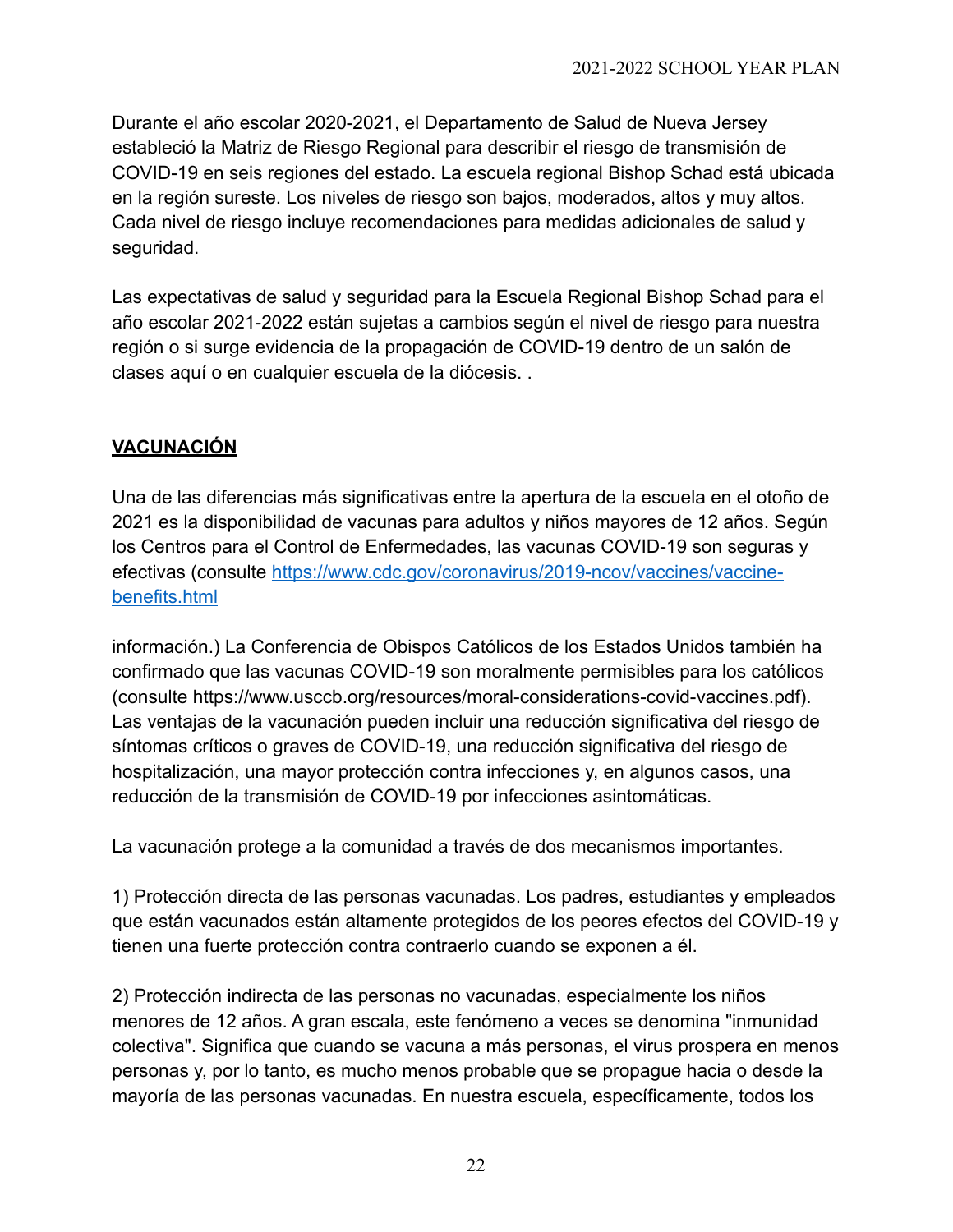casos de COVID-19 identificados durante el año escolar 2020-2021 se contrajeron fuera de la escuela. Si los niños están rodeados principalmente de adultos y familiares vacunados, es menos probable que encuentren una cantidad lo suficientemente alta del virus como para infectarse y, por lo tanto, es menos probable que lo traigan a la escuela.

No se sabe en este momento cuánto tiempo pueden durar los beneficios de la vacunación, pero se informará a los miembros de la comunidad escolar si los funcionarios de salud pública recomiendan pasos adicionales para las personas vacunadas.

Se les pedirá a los padres que proporcionen información sobre las vacunas de sus hijos a la enfermera de la escuela para ayudar con las recomendaciones de cuarentena si fuera necesario.

## **HORARIO Y LLEGADA ESCOLAR**

Los procedimientos de llegada y salida, incluida la toma de temperatura de los estudiantes, se establecen para garantizar la entrada y salida seguras del edificio escolar para todos los estudiantes todos los días.

Los procedimientos de llegada para el año escolar 2021-2022 serán:

• Todos los estudiantes ingresarán al edificio usando la entrada trasera del estacionamiento (los estudiantes que lleguen después de las 7:50 AM deben usar la entrada de Landis Avenue).

• Los estudiantes que lleguen en automóvil deben usar la entrada del estacionamiento de Myrtle Street. Los vehículos deben alinearse a lo largo del meridiano frente a la salida de East Ave.

• Los estudiantes deben usar máscaras al llegar a los terrenos de la escuela y el personal de la escuela les controlará la temperatura antes de salir de su vehículo o autobús. Los estudiantes con una temperatura de 100.4 o más no podrán ingresar a la escuela.

• Los estudiantes que se determine que gozan de buena salud procederán a la línea de clases designada.

### **PONER EN PANTALLA**

Identificar a los estudiantes, profesores y personal que puedan estar enfermos es un componente crítico para mantener saludable a toda la comunidad escolar. La identificación comienza antes de que los estudiantes lleguen a la escuela y continúa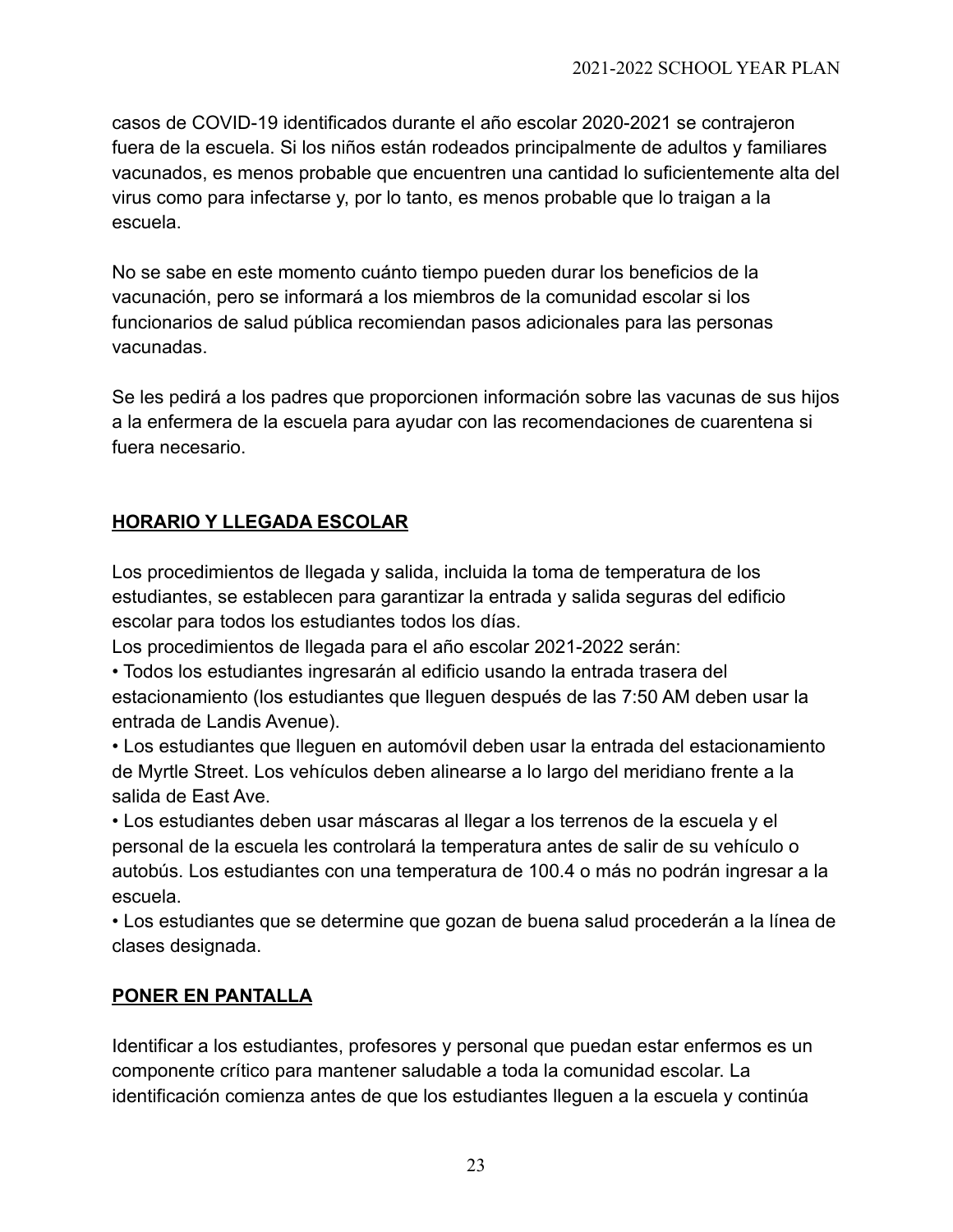con vigilancia durante el día escolar. La detección y la respuesta a los síntomas requieren una ciudadanía fiel y una asociación entre los padres y la escuela, con todos los miembros de la comunidad escolar haciendo su parte para identificar enfermedades potenciales y responder de manera respetuosa, rápida y confidencial.

### **Proyección en casa**

Se espera que todos los padres examinen a sus hijos en casa para detectar síntomas de COVID-19 y tomen su temperatura para asegurarse de que no tengan una fiebre superior a 100.4 ° F. Si los niños tienen fiebre o exhiben síntomas que no se explican por un condición previa conocida, no contagiosa, entonces deben quedarse en casa. Los síntomas de COVID-19 incluyen:

• Al menos dos de los siguientes síntomas: fiebre de 100.4 o más, escalofríos, mialgia (dolores musculares), dolor de cabeza, dolor de garganta, náuseas o vómitos, diarrea, fatiga, congestión o secreción nasal; O

• Al menos uno de los siguientes síntomas: tos, dificultad para respirar, pérdida del gusto u olfato.

Para los estudiantes con enfermedades crónicas, solo se deben usar síntomas nuevos o peores que el valor inicial para cumplir con los criterios de exclusión basados en síntomas.

También se espera que los padres mantengan a sus hijos en casa y no vayan a la escuela si han tenido contacto cercano con una persona que, según el laboratorio, tenga COVID-19. Si esto ocurre, los padres deben notificar a la escuela de inmediato. Se considera contacto cercano:

• A 6 pies de alguien que tiene COVID-19 durante 15 minutos o más en el transcurso de 24 horas

- Brindó atención en el hogar o visitó a alguien que está enfermo con COVID-19
- Contacto físico directo con la persona (la tocó, abrazó o besó)
- Utensilios para comer o beber compartidos
- Estornudaron, tosieron o de alguna manera le salieron gotitas respiratorias

### **Proyección en la escuela**

Todos los estudiantes, empleados, voluntarios, visitantes y empleados de organizaciones que sirven a la escuela (por ejemplo, servicio de alimentos, proveedores de servicios educativos) serán examinados para detectar síntomas, incluido un control de temperatura, al llegar a la escuela.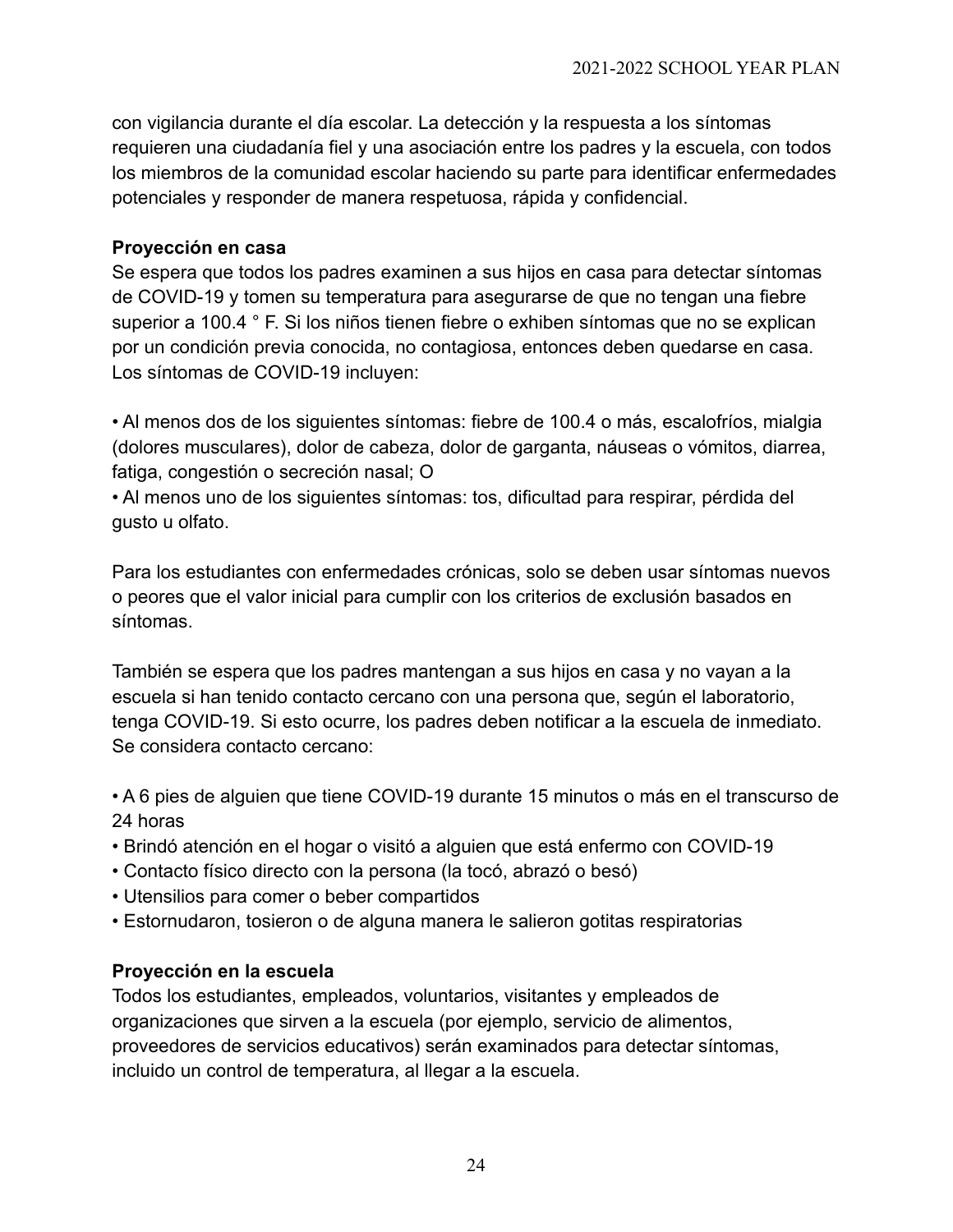### **VENTILACIÓN**

Asegurar una ventilación adecuada en nuestra escuela es un componente importante para mantener la salud y la seguridad de todos los miembros de la comunidad. Aumentar la cantidad de aire fresco y el flujo de aire en interiores puede ayudar a reducir la concentración del virus que causa COVID-19 en las aulas y otros espacios interiores si se encuentra allí.

La Escuela Regional Bishop Schad implementará las siguientes medidas para asegurar una ventilación adecuada en la escuela.

• Abrir ventanas y puertas para aumentar el flujo de aire exterior. Tenga en cuenta que es posible que los estudiantes deseen traer capas adicionales de ropa durante los meses más fríos, ya que las ventanas permanecerán abiertas.

• Usar ventiladores en ventanas y puertas, asegurando el flujo de aire y teniendo cuidado de asegurarse de que ningún estudiante esté en el flujo directo del aire circulante.

• Ajustar la configuración de los sistemas de calefacción y aire acondicionado central (HVAC) para maximizar la introducción de aire fresco y minimizar la recirculación del aire de escape de regreso al salón de clases y otros espacios.

• Asegurarse de que los filtros se mantengan y cambien de acuerdo con las recomendaciones del fabricante.

- Maximización de la entrada de aire exterior para acondicionadores de aire de ventana.
- Llevar al estudiante afuera con frecuencia para clases y otras actividades.

### **EQUIPO DE PROTECCIÓN PERSONAL**

El equipo de protección personal es un medio eficaz para brindar protección contra la infección con el virus que causa COVID-19. Se usará equipo de protección personal en la Escuela Regional Bishop Schad cuando sea necesario para promover la salud y seguridad de la comunidad.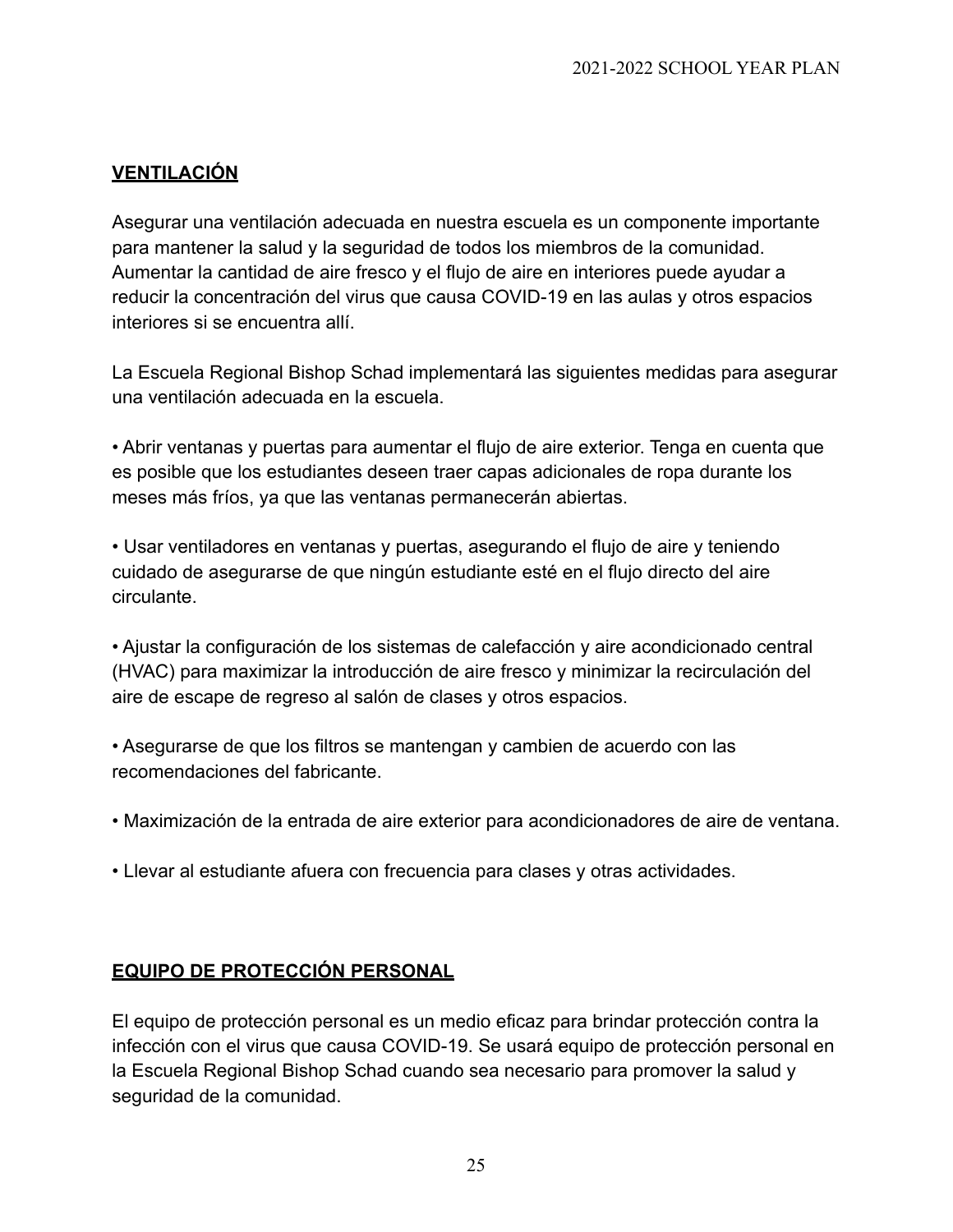### **Mascaras**

Las máscaras pueden ser un componente importante para mantener la salud en la escuela, especialmente cuando la propagación comunitaria de COVID-19 es alta y los estudiantes tienen más probabilidades de encontrar COVID-19 fuera de la escuela. La Escuela Regional Bishop Schad adoptará un enfoque para el uso de máscaras durante el año escolar 2021-2022, según la Matriz de Riesgo Regional de NJ y si hay evidencia de que COVID-19 se ha transmitido en la escuela.

### Riesgo bajo / moderado y / o sin transmisión

Cuando el riesgo de COVID-19 es bajo o moderado, y / o en ausencia de evidencia de transmisión de COVID-19 en la escuela, nuestro enfoque será el siguiente.

En los niveles de riesgo bajo y moderado, y si no hay evidencia de transmisión en la escuela, se requerirán máscaras. Cualquier padre que desee que sus hijos usen una máscara con más frecuencia mientras están en la escuela puede darles instrucciones en consecuencia.

Se requerirá que todos los estudiantes, de los grados PreK hasta el 12, tengan una máscara de tela con ellos en la escuela todos los días. Se requerirá que los estudiantes usen la máscara en cualquier momento que estén a menos de 3 pies de otros. Esto incluye al entrar y salir del edificio, moverse entre los salones de la escuela (por ejemplo, entre el aula y el baño) y moverse dentro del aula. Tenga en cuenta que estos requisitos se aplican a todos los estudiantes, estén vacunados o no.

Cada familia será responsable de proporcionar máscaras del tamaño adecuado para sus hijos. Cada estudiante debe tener una máscara adicional con ellos en la escuela en todo momento. No se permiten las siguientes máscaras: máscaras Gatier, pañuelos o máscaras con palabras, imágenes o diseños inapropiados.

Todo el personal docente, administrativo, personal y otros adultos en el edificio de la escuela durante el día deberán usar una mascarilla de tela.

Alto riesgo y / o evidencia de transmisión

Se requerirán máscaras en todo momento para todos los estudiantes independientemente de su estado de vacunación si:

• El riesgo de COVID-19 es alto en nuestra región de acuerdo con la Matriz de Riesgo Regional de NJ, y / o

• Hay evidencia de transmisión de COVID-19 durante el día escolar en nuestra escuela o en otras escuelas de la Diócesis de Camden.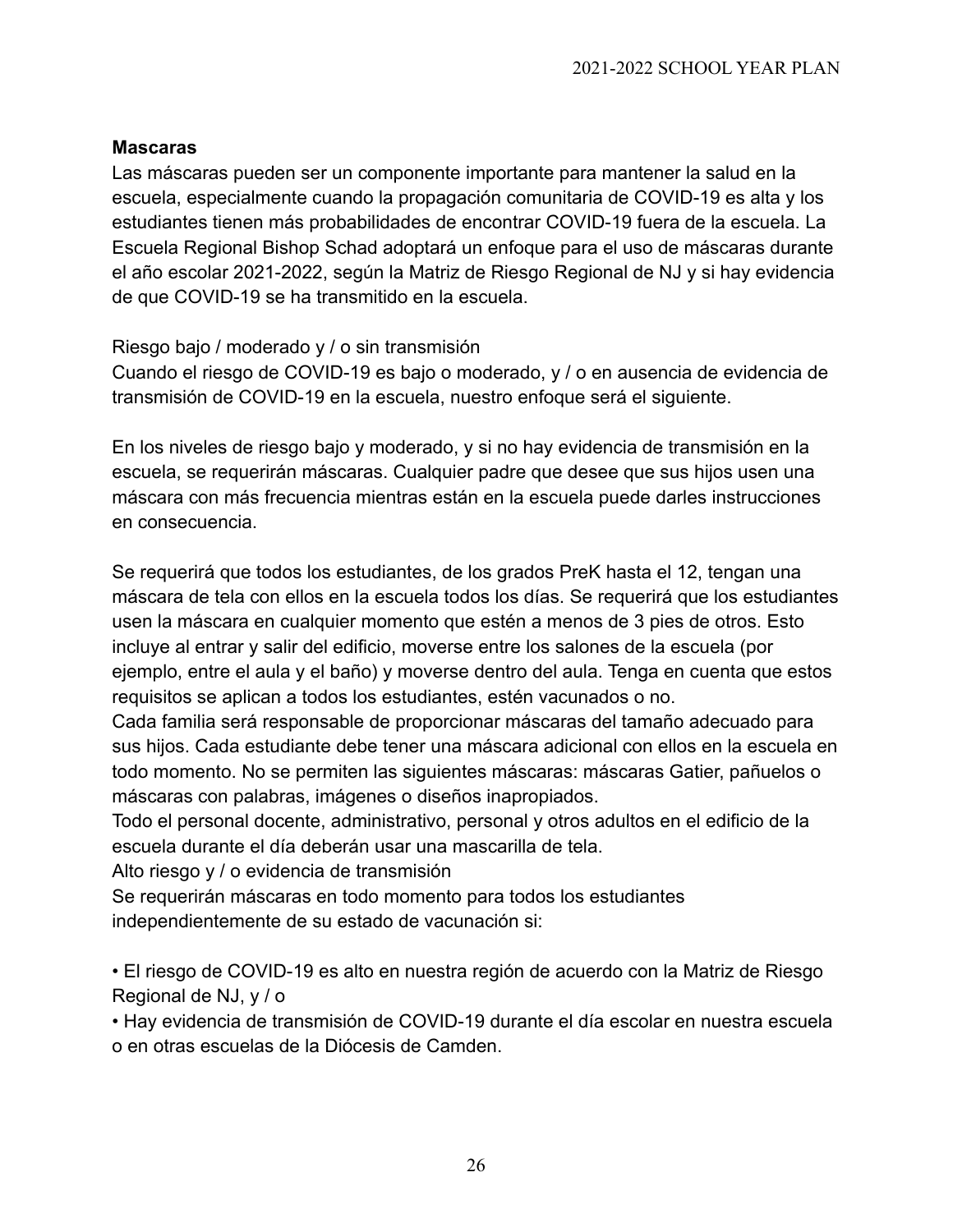También se pueden requerir máscaras en todo momento para todos los estudiantes si la escuela tiene la obligación de exigir máscaras o por otras razones imprevistas que puedan surgir durante el año escolar.

Todos los estudiantes y adultos en los autobuses escolares deben usar una máscara, por requerimiento del Departamento de Transporte de EE. UU.

### **DISTANCIA SOCIAL**

La distancia social implica mantener una distancia específica de todas las demás personas para garantizar que las gotas grandes que se exhalan y que pueden contener el coronavirus no lleguen a otras personas. La distancia social mínima que se mantendrá en las aulas y otros espacios de la escuela es de 3 pies.

Mantener la distancia social puede ser un desafío para los estudiantes de todas las edades, especialmente cuando no se han visto o cuando se han encontrado en entornos sociales fuera de la escuela en los que el distanciamiento social se ha relajado. También puede ser difícil cuando se reúnen clases más grandes. Cuando el distanciamiento social no es posible y si el riesgo regional es bajo o moderado

no hay evidencia de transmisión dentro de la escuela, se requerirá que los estudiantes usen máscaras como una capa adicional de protección.

Es fundamental que todo el personal de la escuela y los padres permanezcan atentos para recordarles a los estudiantes su responsabilidad entre ellos de mantener una distancia social en caso de que sean portadores del virus y puedan transmitirlo sin saberlo a otros, incluso si no tienen síntomas. .

### Distanciamiento social en las aulas

Hemos tomado todas las medidas posibles para asegurar la máxima distancia entre los estudiantes en cada aula. Estas medidas incluyen Todo el cuerpo docente, la administración, el personal y otros adultos en el edificio de la escuela durante el día deberán usar una mascarilla de tela. Los maestros pueden quitarse las máscaras en el salón de clases con fines didácticos si están a un mínimo de 3 pies de distancia de todos los estudiantes y usan un protector facial.

### **Distanciamiento social en otras áreas de la escuela**

Además de las medidas de distanciamiento social en las aulas, estamos implementando los siguientes procedimientos y protocolos para promover el distanciamiento social: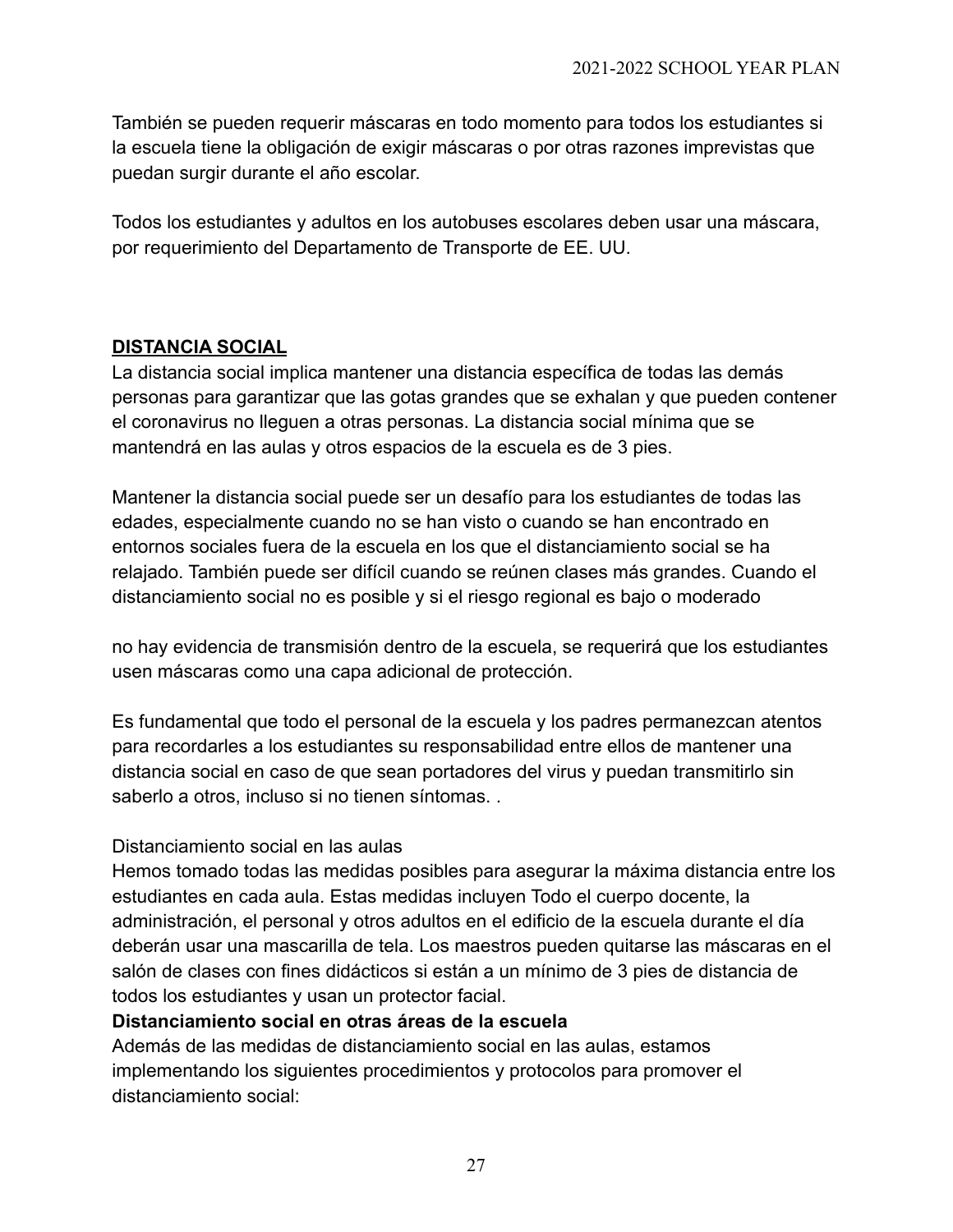• La clase de educación física / gimnasia se llevará a cabo al aire libre, si el clima lo permite. Los estudiantes participarán en actividades que maximicen la distancia. No es necesario usar máscaras durante esta clase cuando los estudiantes realizan actividades aeróbicas y / o cuando están separados por al menos 3 pies.

• El número de estudiantes que pueden entrar al baño en cualquier momento será limitado para asegurar un adecuado distanciamiento social. La cantidad máxima de estudiantes permitidos en un baño se publicará en la puerta. Los estudiantes usarán los baños asignados para limitar el número total de personas que usan un solo baño.

• En áreas donde los estudiantes pueden esperar en fila (por ejemplo, oficina principal, baño, cafetería, entradas, puertas), se colocarán marcas claras en el suelo para identificar al menos una distancia de 3 pies entre las personas.

• El movimiento de los estudiantes a través de la escuela se limitará solo al movimiento esencial (por ejemplo, para usar el baño, para ir o volver de la clase).

• Los pasillos, escaleras y entradas serán designados con direcciones específicas para ayudar con el distanciamiento social.

### **HIGIENE PERSONAL**

Además del PPE y el distanciamiento social, se espera que cada miembro de la comunidad escolar asuma la responsabilidad de su higiene personal, incluida la responsabilidad por las pertenencias personales y el espacio. Los maestros proporcionarán instrucción y asignarán tiempo en el aula para asegurarse de que los estudiantes comprendan y puedan tomar estas responsabilidades en serio.

### **Lavado y desinfección de manos**

Mantener las manos limpias es una de las defensas más importantes contra la propagación de todas las enfermedades, incluida la COVID-19. El virus puede sobrevivir durante un período de tiempo en las superficies que los estudiantes tocan durante el día. durante todo el día. Por esta razón, es fundamental que los estudiantes, los maestros y el personal se laven o desinfecten las manos con regularidad.

• Cada clase tendrá un horario regular, incluso antes y después de todas las comidas o refrigerios, para que los estudiantes y maestros se laven las manos durante al menos 20 segundos o usen desinfectante de manos con al menos 60% de alcohol para desinfectar sus manos.

• Se instalarán estaciones de desinfección de manos en las siguientes ubicaciones:

o En cada aula

o En todas las entradas y salidas del edificio escolar.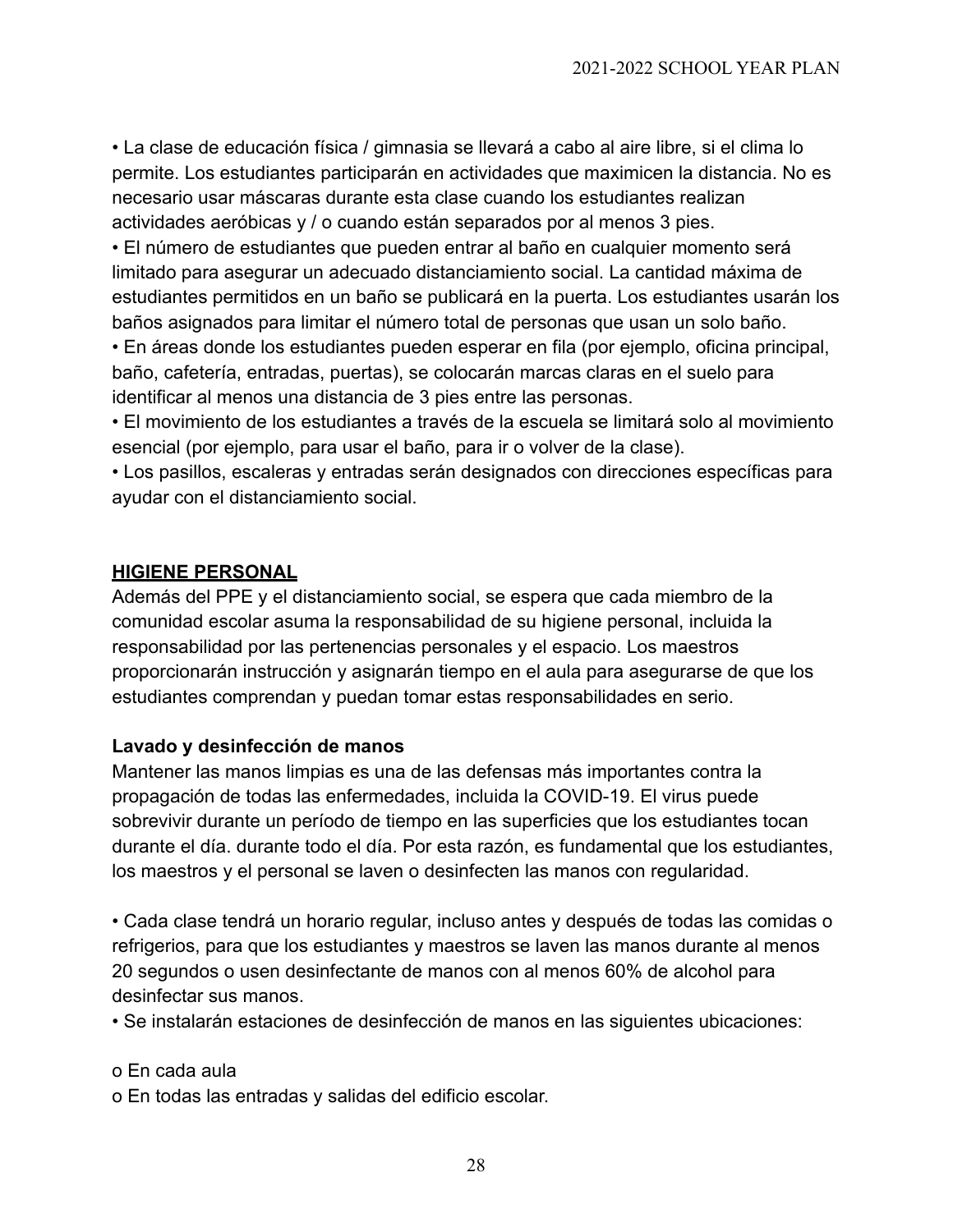- o En la entrada de la oficina de la escuela
- o En la entrada o en la oficina de la enfermera
- o En la entrada o en la sala de profesores

• Cada estudiante debe tener una botella personal de desinfectante de manos y un recipiente personal de toallitas desinfectantes para usar en su espacio personal. • Los maestros reforzarán el lavado de manos y la importancia de que los estudiantes eviten tocarse la cara y las máscaras, especialmente con los de primaria.

### **Espacio personal y pertenencias**

La responsabilidad personal es una habilidad importante que los estudiantes deben desarrollar y ejercitar como defensa contra la propagación del COVID-19. Los estudiantes tienen una responsabilidad entre ellos que demuestran mediante el lavado de manos, el distanciamiento social y el uso de máscaras cuando sea apropiado. Asumir la responsabilidad de sus propias pertenencias y contribuir a la limpieza de sus espacios de trabajo son formas adicionales en las que los estudiantes pueden ser responsables entre sí por el mantenimiento de la salud de la comunidad.

- No se compartirán artículos personales, por ejemplo: bolígrafos, crayones, tijeras, etc.
- Las pertenencias de cada estudiante estarán separadas de las demás.

• Cuando se deben compartir suministros, como equipo de laboratorio de ciencias, computadoras o manipulables matemáticos, solo un grupo de estudiantes usará esos suministros a la vez.

• Los casilleros no se usarán para evitar que los estudiantes se agrupen.

• Cuando los estudiantes usen espacios que puedan ser usados por otros, limpiarán el espacio con una toallita desinfectante.

Los estudiantes en los grados 6-8 volverán a cambiar de salón de clases como lo han hecho en el pasado para diferentes materias. Supervisaremos de cerca el impacto de estos procedimientos en la salud de los estudiantes y los adaptaremos, incluido el regreso a los maestros que cambian de aula en lugar de estudiantes, si es necesario.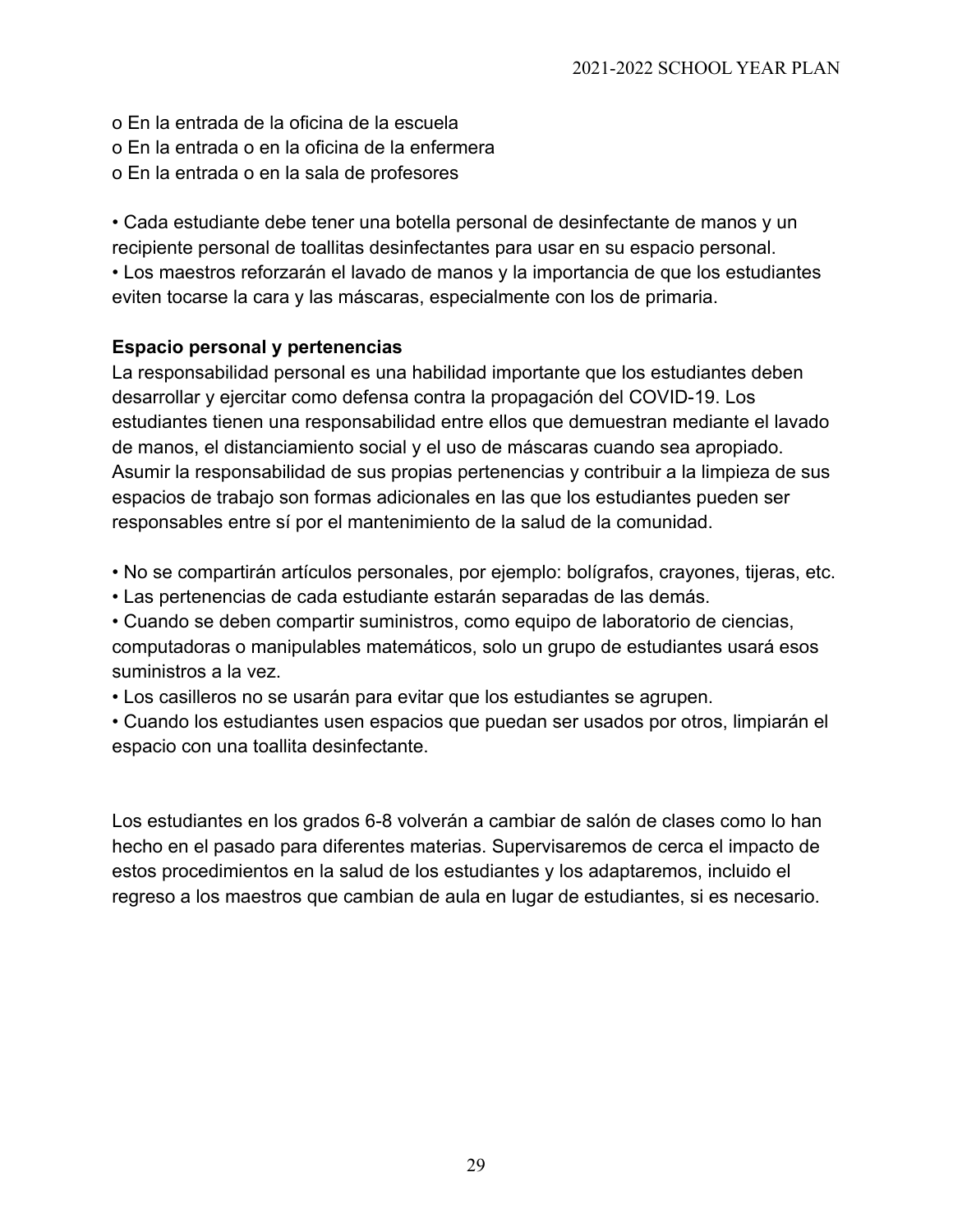### **SERVICIO DE COMIDA Y RECESO**

El servicio de alimentos, incluidos el almuerzo y los refrigerios, y el recreo son oportunidades importantes para que los estudiantes socialicen y hagan ejercicio durante el día escolar.

### **Almuerzos y refrigerios**

Habrá dos períodos de almuerzo de treinta minutos para los grados K-8. Los estudiantes tendrán asientos asignados por nivel de grado con todos mirando en la misma dirección y permaneciendo a 3 pies de distancia. Pre-K almorzará en su salón de clases.

Los almuerzos deben solicitarse por la mañana. Todos los pedidos se enviarán a la cafetería a las 9:00 cada mañana. Habrá un miembro del personal encargado de vender bocadillos en la cafetería. Los estudiantes deben tener el cambio exacto en un sobre para sus compras. Los estudiantes deben desinfectarse las manos al entrar y salir de la cafetería.

La cafetería se desinfectará entre los períodos de almuerzo y diariamente, incluyendo mesas, sillas, cocina y baños y pisos.

### **Receso**

• Los estudiantes tendrán dos períodos de recreo más cortos durante el día.

• No se requerirá que los estudiantes usen máscaras para el recreo o los descansos al aire libre. Pueden usarlos si se sienten más cómodos haciéndolo.

• Los estudiantes participarán en el recreo al aire libre por grupo de salón. Los estudiantes de diferentes salones / aulas no deben acercarse a menos de 6 pies entre sí.

• Los estudiantes se lavarán o desinfectarán sus manos después del recreo.

### **ANTES DEL CUIDADO Y DESPUÉS DEL CUIDADO**

Continuaremos ofreciendo cuidados después de escuelo. Pedimos que solo las familias que necesitan estos servicios los utilicen y que no se utilicen por conveniencia. Los estudiantes en cuidado antes y después del cuidado se agruparán con miembros de la familia o miembros de su clase principal para reducir la cantidad de interacciones entre grupos de estudiantes.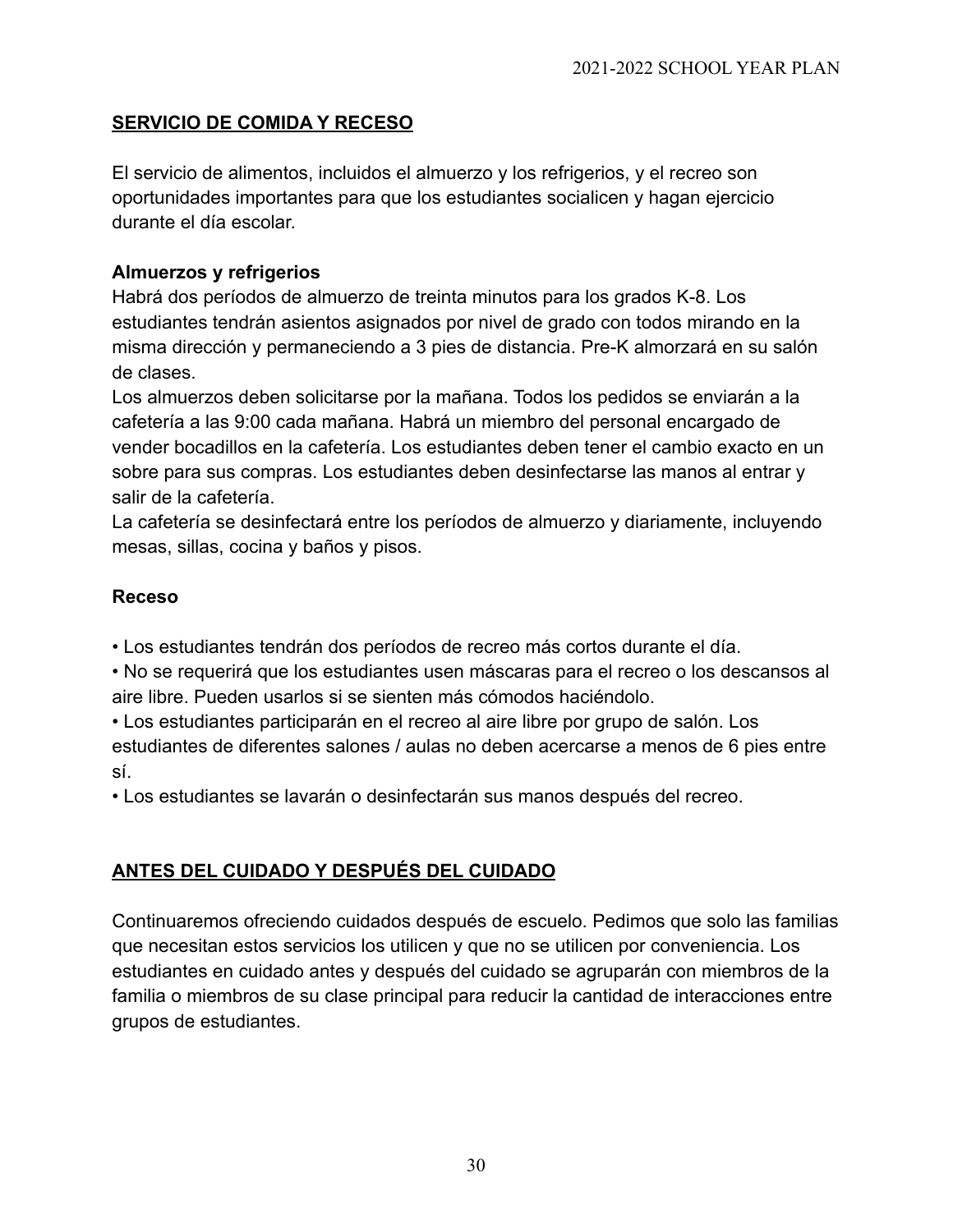### **VISITANTES Y VOLUNTARIOS**

### **Visitantes a la escuela**

Los visitantes a la escuela durante el día escolar se limitarán a personas con asuntos oficiales en la escuela (por ejemplo, contratistas, servicio, ventas). Todos los visitantes de la escuela deberán proporcionar su nombre e información de contacto y deberán usar una máscara de tela y mantener la distancia social en las instalaciones en todo momento.

### **Voluntarios**

A los adultos que den su tiempo para participar en las actividades críticas de la escuela se les permitirá ser voluntarios en un horario regular. Se requerirá que los voluntarios usen una máscara en todo momento independientemente del estado de vacunación si el nivel de riesgo regional es alto o hay evidencia de transmisión de COVID-19 en la escuela.

### **INSTALACIONES SALUDABLES**

Una parte importante del mantenimiento de la salud de la comunidad escolar es garantizar que los terrenos y sistemas de la escuela apoyen la salud de los estudiantes y empleados. La Escuela Regional Bishop Schad seguirá prestando atención a la limpieza de los terrenos, las instalaciones y el medio ambiente de la escuela.

### **Limpieza y desinfección mejoradas**

Hemos desarrollado protocolos para garantizar que todas las áreas utilizadas por los estudiantes o el personal se limpien y desinfecten a fondo todos los días.

Los salones de clases se limpiarán y desinfectarán al final de cada día. Esto incluye:

- Todos los escritorios, mesas y sillas
- Estanterías, ventanas y pizarrones / pizarrones blancos
- Alfombras (aspiradora) o pisos (trapeador)

• Objetos que se tocan con frecuencia (sacapuntas, ganchos para abrigos, manijas de las puertas, interruptores de luz)

Para las aulas que son utilizadas por varias clases, incluidos los espacios de uso compartido, los objetos de uso frecuente (p. Ej., sacapuntas) y todos los asientos de los estudiantes (sillas, escritorios, mesas) se desinfectarán después de cada clase.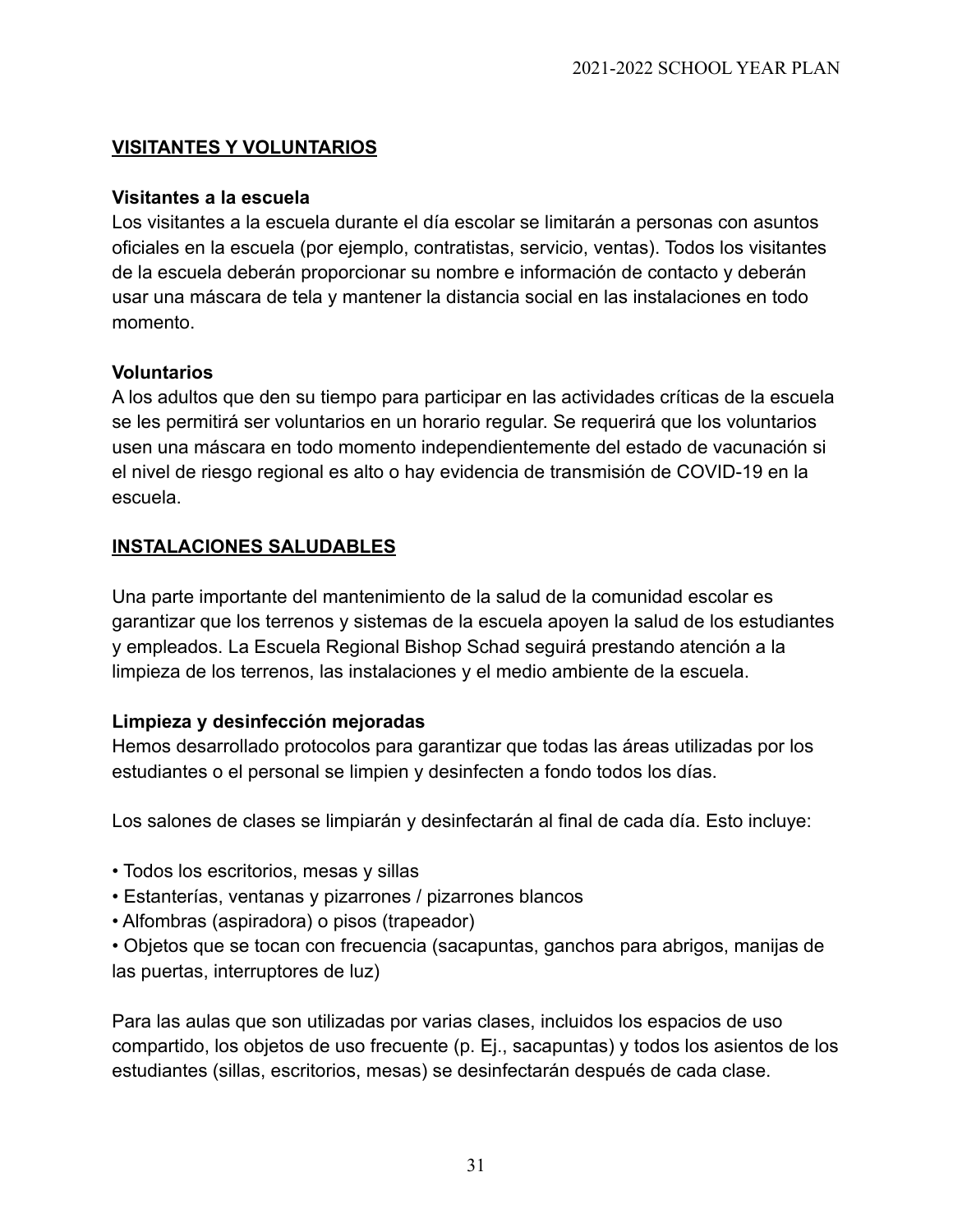**Los baños** se limpiarán y desinfectarán dos veces al día, incluso al final del día.

Además, todos los días se desinfectarán los objetos de uso frecuente en los espacios comunes, oficinas y otras salas de la escuela.

Además, los objetos de uso frecuente en espacios comunes, oficinas y otras salas de la escuela se desinfectarán varias veces al día.

Bishop Schad ha comprado máquinas sanitarias, soluciones, nuevos desinfectantes de manos en todo el edificio y nuevos dispensadores de jabón en todos los baños. Hemos implementado procedimientos de saneamiento, incluida la desinfección de los baños durante el día, para garantizar la seguridad de nuestros estudiantes y personal. Si el edificio de la escuela o las aulas son utilizados por otros grupos después del horario escolar normal (por ejemplo, educación religiosa parroquial), los estudiantes limpiarán las superficies al final del día como lo harían después de una clase y se realizará una limpieza profesional después del edificio. ha sido desocupado por todos los grupos durante el día.

## **PARTE II: MANEJO DE ENFERMEDADES POTENCIALES**

La Escuela Regional Bishop Schad está tomando las precauciones anteriores para limitar la transmisión de enfermedades, especialmente COVID-19. Sin embargo, reconocemos que algunos estudiantes y / o personal aún pueden mostrar síntomas de COVID-19, o que los estudiantes, empleados o sus familiares pueden estar expuestos o dar positivo por COVID-19.

Nuestra respuesta se llevará a cabo en colaboración con el Departamento de Salud Pública del Condado de Cumberland.

# **RESPUESTA A LOS SÍNTOMAS DEL COVID-19**

Estudiantes y empleados que muestran síntomas de COVID-19 en la escuela Cualquier adulto o estudiante que muestre síntomas de COVID-19 al llegar a la escuela o en cualquier momento mientras se encuentre en el edificio escolar ingresará a un protocolo para protegerlos a ellos y a otros miembros de la comunidad escolar que resultará en su salida del edificio escolar como tan pronto como sea posible.

• Los estudiantes, empleados y cualquier otro adulto en la escuela ingresarán a un área de aislamiento si muestran síntomas de COVID-19.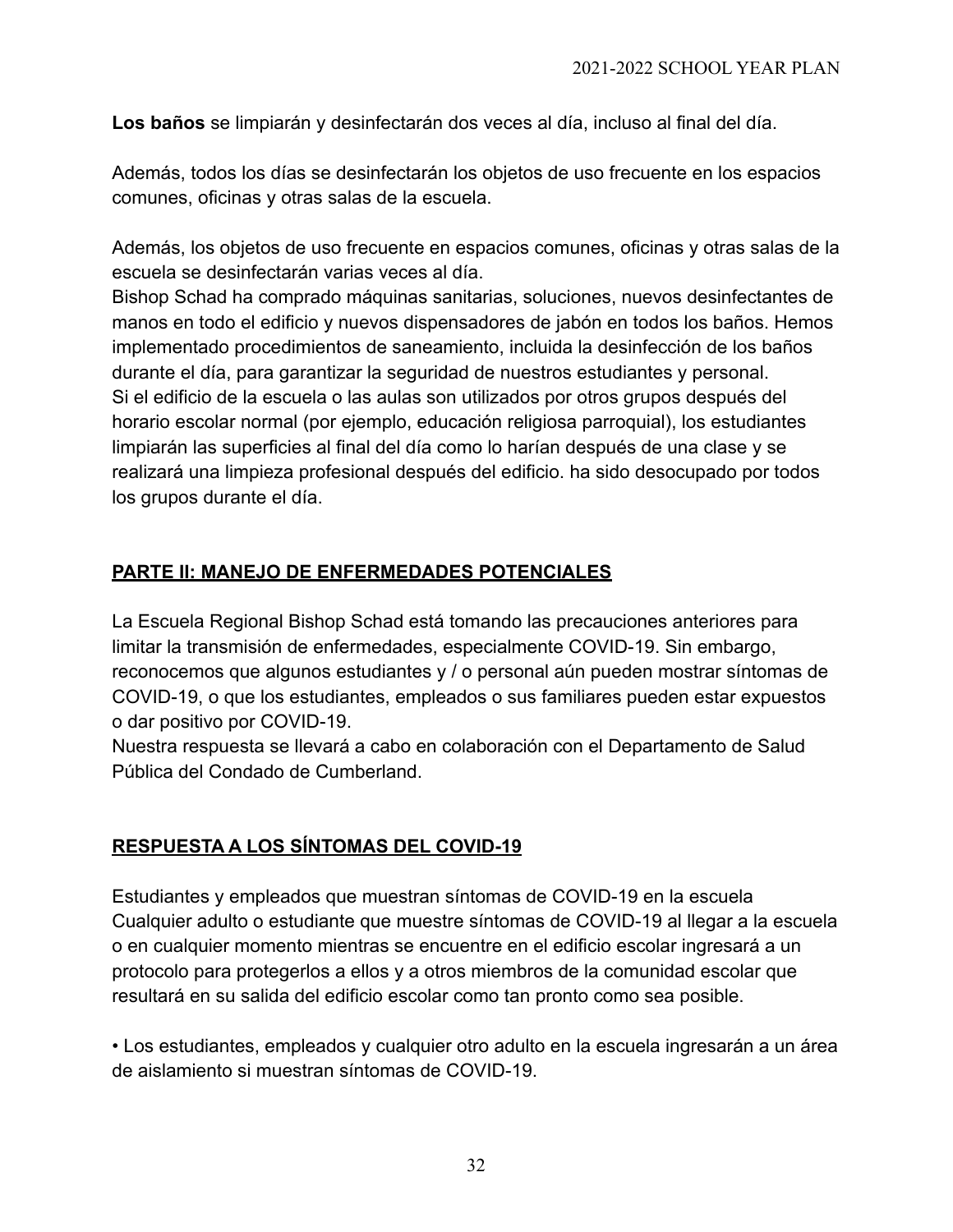• Todos los estudiantes, empleados, personal y otras personas en el área de aislamiento usarán una máscara y guantes y mantendrán una distancia de 3 pies entre sí lo más posible.

• Se llamará a un padre, tutor o adulto autorizado para que recoja a cualquier estudiante que muestre síntomas de COVID-19.

• Los estudiantes serán aislados de manera segura y respetuosa, con supervisión continua y cuidado y respeto por su privacidad, hasta que un adulto autorizado pueda recogerlos. El área de aislamiento se desinfectará completamente después de que sea utilizada por estudiantes sintomáticos.

• Si los síntomas aparecen después de que ha comenzado la jornada escolar, el maestro y los estudiantes se lavarán las manos a fondo e inmediatamente. La clase se reunirá en un lugar alternativo durante el resto del día.

• Se notificará al funcionario de salud pública del condado de Cumberland que se ha enviado a casa a una persona con síntomas que potencialmente se deben al COVID-19. Este contacto se hará de forma confidencial para proteger a la persona.

• El Oficial de Salud Pública del Condado informará a la escuela sobre si es necesario tomar o no pasos adicionales, como pedir a otros estudiantes que se pongan en cuarentena. Es importante comprender que dichas decisiones se tomarán caso por caso, según las circunstancias. No todos los casos de una persona con síntomas potencialmente debidos a COVID-19 conducirán a la auto cuarentena para otras personas, una clase o la escuela.

• Se aconsejará a los estudiantes y al personal que muestren síntomas que podrían atribuirse a COVID-19 que busquen el consejo de un médico sobre si el aislamiento es necesario y se les requerirá tener una prueba de COVID-19 negativa antes de regresar a la escuela.

### **Estudiantes y empleados que muestran síntomas de COVID-19 fuera de la escuela**

Los estudiantes o empleados que muestren síntomas de COVID-19 fuera de la escuela que no se expliquen por una condición previa conocida y no contagiosa, no deben venir a la escuela y deben visitar a un médico para determinar la causa de los síntomas. Los síntomas incluyen:

• Al menos dos de los siguientes síntomas: fiebre de 100.4 o más, escalofríos, escalofríos (escalofríos), mialgia (dolores musculares), dolor de cabeza, dolor de garganta, náuseas o vómitos, diarrea, fatiga, congestión o secreción nasal; O

### **PARTE III: SOSTENER LA EXCELENCIA ACADÉMICA**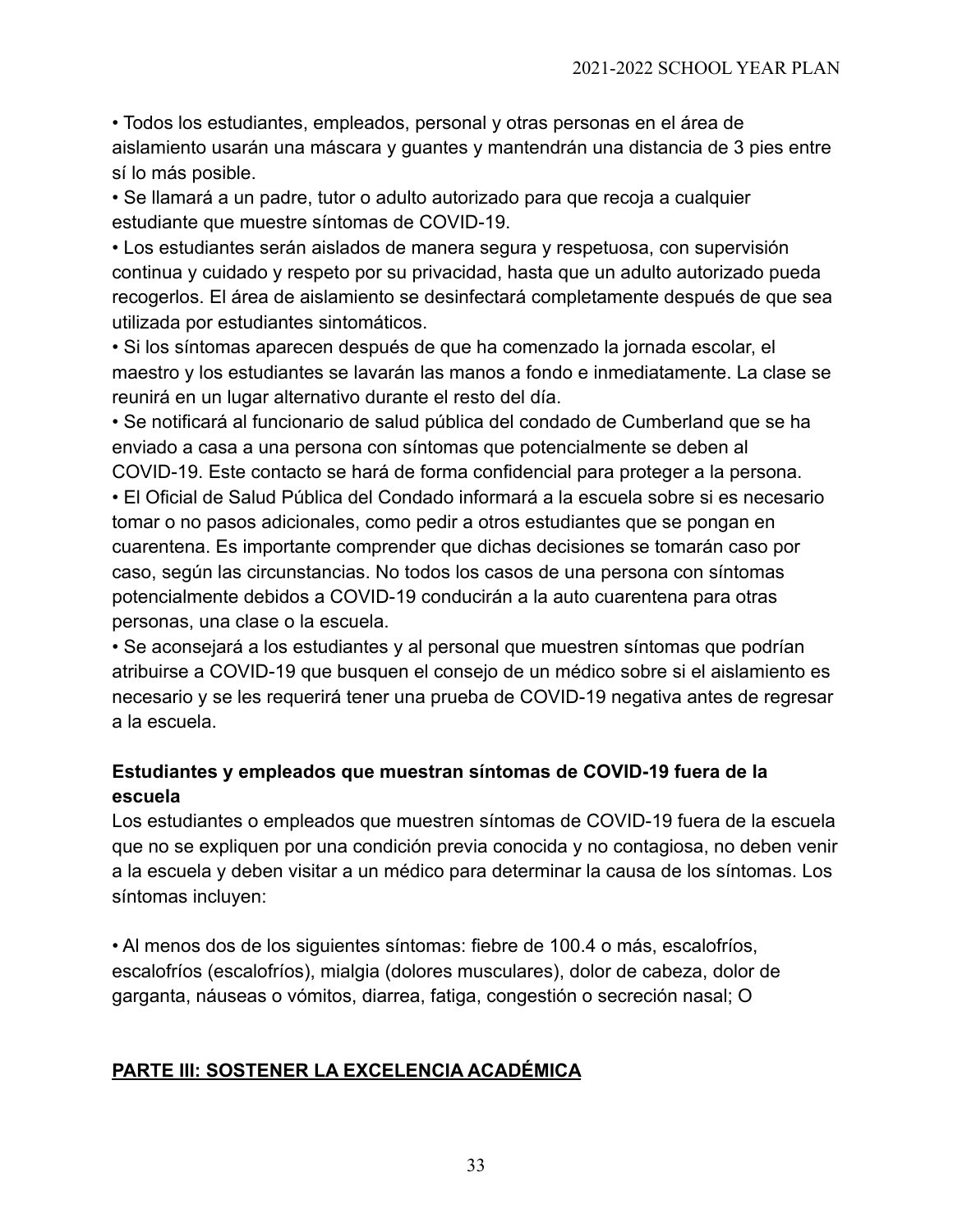La excelencia académica es un sello distintivo de las escuelas católicas. Adaptaremos y continuaremos algunos cambios en la instrucción para el 2020-2021 que fueron efectivos para ayudar a todos los estudiantes a aprender. La mayoría de los estudiantes estarán en las aulas, en el lugar durante el año escolar 2021-2022, con aprendizaje remoto temporal disponible solo para estudiantes que son positivos para COVID-19 o que deben ponerse en cuarentena debido al contacto cercano. También es posible que la progresión de COVID-19 en nuestra comunidad y / o en el estado requiera que hagamos la transición al aprendizaje remoto de tiempo completo para todos los estudiantes temporalmente como lo hicimos durante el año escolar 2019-2020. El plan de instrucción aprovecha la tecnología para que la instrucción y el aprendizaje sean lo más fluidos y transferibles posible entre el aprendizaje en el sitio y el aprendizaje remoto.

### **TECNOLOGIA EDUCACIONAL**

El uso estratégico continuo de la tecnología permitirá a los maestros personalizar el aprendizaje y también brindar instrucción fluida en el aprendizaje en el sitio / en el salón de clases y en el hogar.

### **Hardware**

Los estudiantes en los grados 1-8 tendrán cada uno sus propias computadoras portátiles y Pre-K & Kindergaten tendrán sus propias tabletas.

### **Software**

El uso de software instructivo ayudará a los maestros a comprender el progreso y el aprendizaje de los estudiantes, personalizar el aprendizaje y organizar las tareas para los estudiantes.

- Todos los estudiantes de 3-8 usarán Google Classroom.
- Los estudiantes de Pre-K 2 usarán Dojo Classroom.

• Todos los estudiantes de K-8 usarán Renaissance Star Assessment, Freckle, IXL, Zoom, Quizizz.com y First in Math como parte regular de su experiencia de aprendizaje en la escuela y como tarea. Los grados 6-8 también usarán Vocabulary.com CURRÍCULO, EVALUACIÓN E INSTRUCCIÓN

• La Escuela Regional Bishop Schad continuará siguiendo el plan de estudios de la Diócesis de Camden.

- La programación por bloques se implementará este año para brindar instrucción adicional en nuestras áreas clave de Matemáticas y Artes del Lenguaje.
- Los clases especiales se llevarán a cabo semanalmente.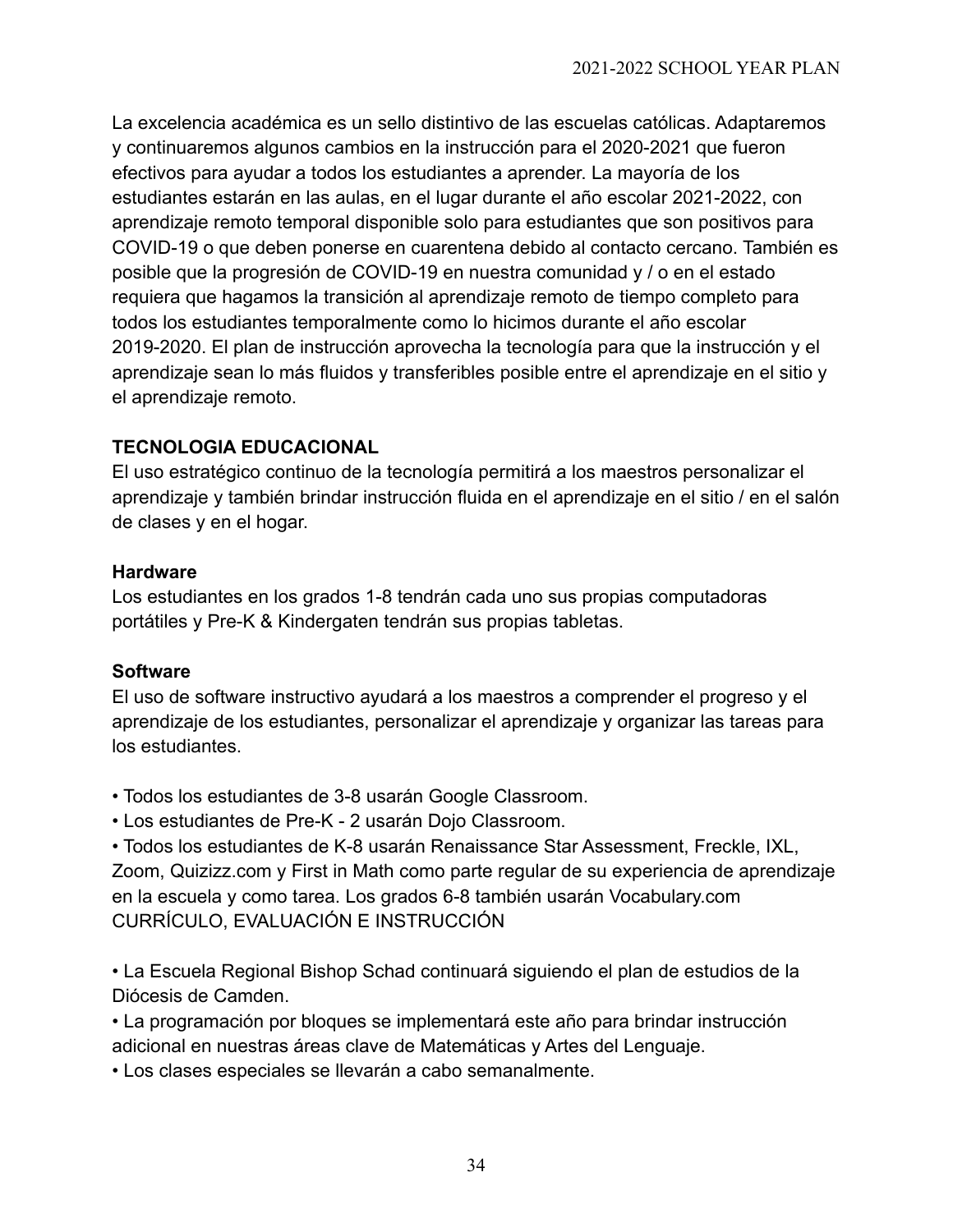• Todos los estudiantes, grados 1-8, participarán en las Evaluaciones Star en Lectura y Matemáticas para ayudar a los maestros y padres a seguir identificando su crecimiento y personalizar su aprendizaje.

• Todos los maestros utilizarán la infraestructura de tecnología educativa y la experiencia que desarrollaron el año pasado para incorporar el aprendizaje combinado en sus aulas en la medida de lo posible. El aprendizaje combinado incorpora tecnología en la instrucción para ayudar a los maestros a personalizar la instrucción para todos los estudiantes. El aprendizaje combinado en el aula también puede ayudar a preparar a los estudiantes para aprender en casa, si es necesario.

### **APRENDIZAJE REMOTO**

Anticipamos que puede haber una necesidad de aprendizaje remoto temporal durante el año escolar 2021-2022 para los estudiantes que tengan una prueba COVID-19 positiva o que hayan estado en contacto cercano con alguien que dé positivo en una prueba COVID-19. Por lo tanto, apoyaremos el aprendizaje remoto temporal cuando sea necesario para los estudiantes que lo necesiten para que los estudiantes que aprenden en casa puedan mantenerse lo más actualizados posible con su aprendizaje.

### **Criterios de aprendizaje remoto temporal**

Los estudiantes que sean informados por la escuela o un funcionario o departamento de salud pública que necesitan ser puestos en cuarentena debido a la exposición al COVID-19, y aquellos que hayan dado positivo por COVID-19 pero estén lo suficientemente saludables para participar en la clase, podrán participar en el aprendizaje remoto temporal.

El aprendizaje remoto temporal está destinado a ayudar a los estudiantes que están fuera por razones de salud (como el aislamiento o la cuarentena relacionados con COVID-19) durante más tiempo de lo que estarían en un año típico. Los estudiantes no pueden optar por no venir a la escuela por razones distintas a una enfermedad y aprender de forma remota ese día. El aprendizaje remoto temporal no estará disponible por ningún motivo que no sea el contacto cercano o una prueba COVID-19 positiva. Los estudiantes que están enfermos con los síntomas de COVID-19 pero que aún no tienen los resultados de las pruebas no tendrán acceso al aprendizaje remoto en vivo. El aprendizaje remoto temporal en vivo tampoco estará disponible para estudiantes que estén enfermos en casa por razones que no sean de COVID, para estudiantes que viajen o por cualquier otra razón. La escuela se reserva el derecho de solicitar verificación de la necesidad de aprendizaje remoto temporal (por ejemplo, resultado positivo de la prueba COVID-19 para un miembro de la familia) antes de aprobarlo.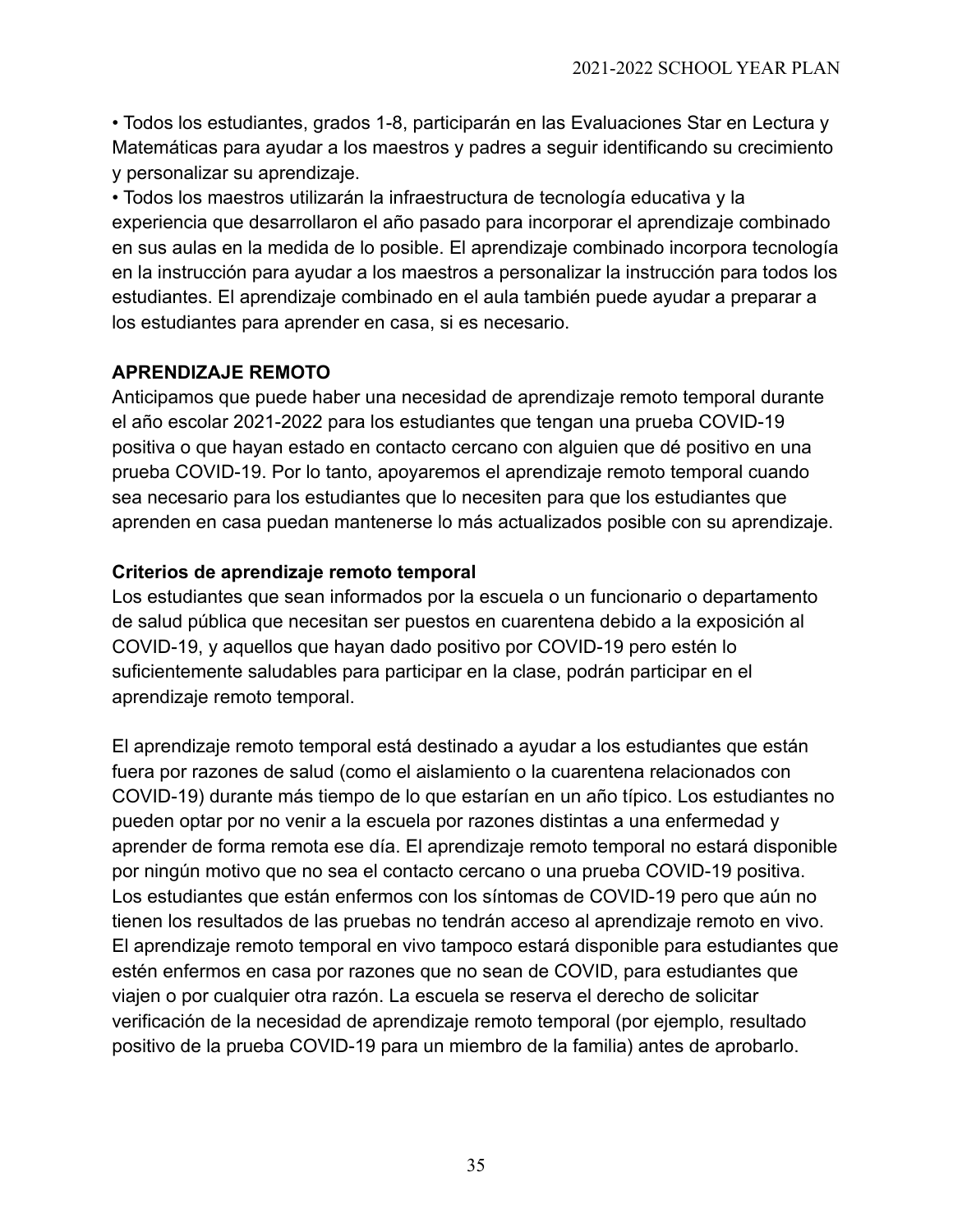### **APRENDIZAJE REMOTO**

Anticipamos que puede haber una necesidad de aprendizaje remoto temporal durante el año escolar 2021-2022 para los estudiantes que tengan una prueba COVID-19 positiva o que hayan estado en contacto cercano con alguien que dé positivo en una prueba COVID-19. Por lo tanto, apoyaremos el aprendizaje remoto temporal cuando sea necesario para los estudiantes que lo necesiten para que los estudiantes que aprenden en casa puedan mantenerse lo más actualizados posible con su aprendizaje.

### **Criterios de aprendizaje remoto temporal**

Los estudiantes que sean informados por la escuela o un funcionario o departamento de salud pública que necesitan ser puestos en cuarentena debido a la exposición al COVID-19, y aquellos que hayan dado positivo por COVID-19 pero estén lo suficientemente saludables para participar en la clase, podrán participar en el aprendizaje remoto temporal.

El aprendizaje remoto temporal está destinado a ayudar a los estudiantes que están fuera por razones de salud (como el aislamiento o la cuarentena relacionados con COVID-19) durante más tiempo de lo que estarían en un año típico. Los estudiantes no pueden optar por no venir a la escuela por razones distintas a una enfermedad y aprender de forma remota ese día. El aprendizaje remoto temporal no estará disponible por ningún motivo que no sea el contacto cercano o una prueba COVID-19 positiva. Los estudiantes que están enfermos con los síntomas de COVID-19 pero que aún no tienen los resultados de las pruebas no tendrán acceso al aprendizaje remoto en vivo. El aprendizaje remoto temporal en vivo tampoco estará disponible para estudiantes que estén enfermos en casa por razones que no sean de COVID, para estudiantes que viajen o por cualquier otra razón. La escuela se reserva el derecho de solicitar verificación de la necesidad de aprendizaje remoto temporal (por ejemplo, resultado positivo de la prueba COVID-19 para un miembro de la familia) antes de aprobarlo.

### Proceso de aprendizaje remoto temporal

Habrá un período de transición de 3 días para participar en el aprendizaje remoto temporal una vez que se determine que el estudiante debe permanecer fuera del edificio de la escuela. Este período de transición permitirá a los maestros preparar y / o adaptar sus horarios y lecciones para acomodar a los estudiantes que participarán de forma remota.

La intención del aprendizaje remoto temporal es garantizar la continuidad de la educación para los estudiantes que están fuera de la escuela. Los maestros harán todo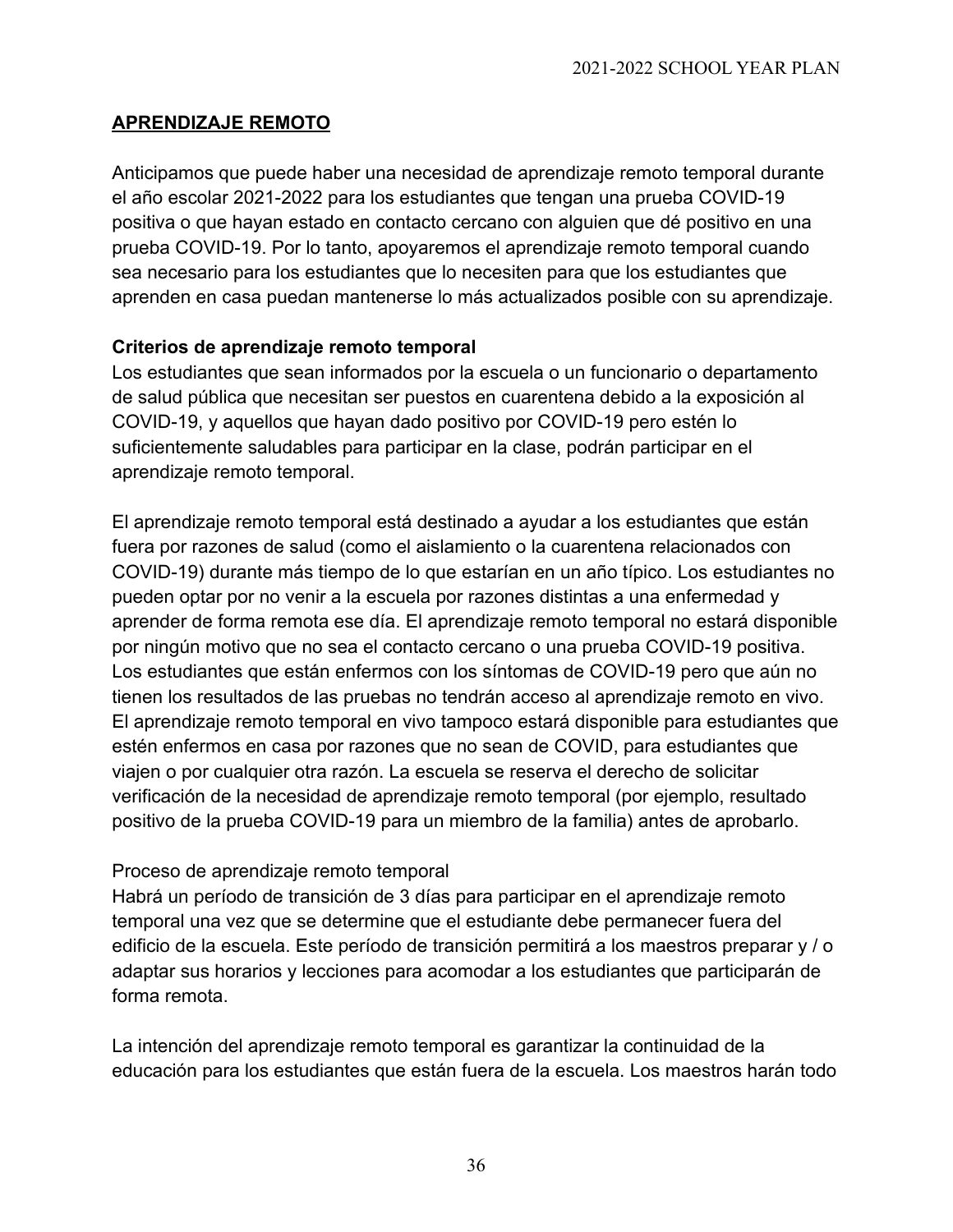lo posible para asegurarse de que los estudiantes estén lo más actualizados posible con su aprendizaje mientras están en cuarentena.

• Cada aula está configurada con capacidades de videoconferencia para que los estudiantes puedan estar "en vivo" en el aula a través de Google Meet. Los estudiantes podrán iniciar sesión para unirse a la clase en un horario regular.

• Los estudiantes que están aprendiendo de forma remota y en el aula con ambos tienen acceso a los materiales de la lección utilizando Renaissance Star Assessment, Freckle, IXL, Zoom, Quizizz.com, Vocabulary.com y First in Math. Los maestros programarán sus clases de manera constante todos los días para que los estudiantes que puedan estar aprendiendo de forma remota puedan seguir el horario para participar en la clase.

• Los maestros programarán sus clases de la manera más consistente posible todos los días para que los estudiantes que puedan estar aprendiendo de forma remota puedan seguir el horario para participar en la clase.

• Los horarios, las asignaciones, el tiempo para que los estudiantes remotos estén "en vivo" en el aula y los enfoques variarán según la edad y el nivel de grado de los estudiantes.

### **Aprendizaje remoto obligatorio**

Es posible que durante el año escolar 2021-2022, los funcionarios de salud pública aconsejen a una o más clases en la Escuela Regional Bishop Schad, o a toda la escuela, que cierren temporalmente debido a la presencia de casos de COVID-19 para que los miembros de la comunidad escolar puede ponerse en cuarentena. También es posible que la Escuela Regional Bishop Schad reciba la orden de cerrar temporalmente debido a la progresión del COVID-19 en la región o el estado, como sucedió durante el año escolar 2019-2020.

En el caso de que se le indique u ordene a la escuela que ingrese al estado de aprendizaje remoto, los maestros y las clases se adherirán a las siguientes pautas:

• Continuaremos el uso de google aula, zoom y dojo establecidos para el aprendizaje en clase y remoto. Usarlo en la escuela con regularidad debería facilitar el acceso y la finalización de las tareas en casa.

• El horario para el día escolar de aprendizaje remoto continuará de la manera más fluida posible desde el horario para el aprendizaje en el aula, con la enseñanza en vivo y el aprendizaje programado todos los días.

• Se espera el mismo comportamiento que se espera de los estudiantes mientras están en la escuela durante el aprendizaje remoto. Esto incluye la expectativa de que los